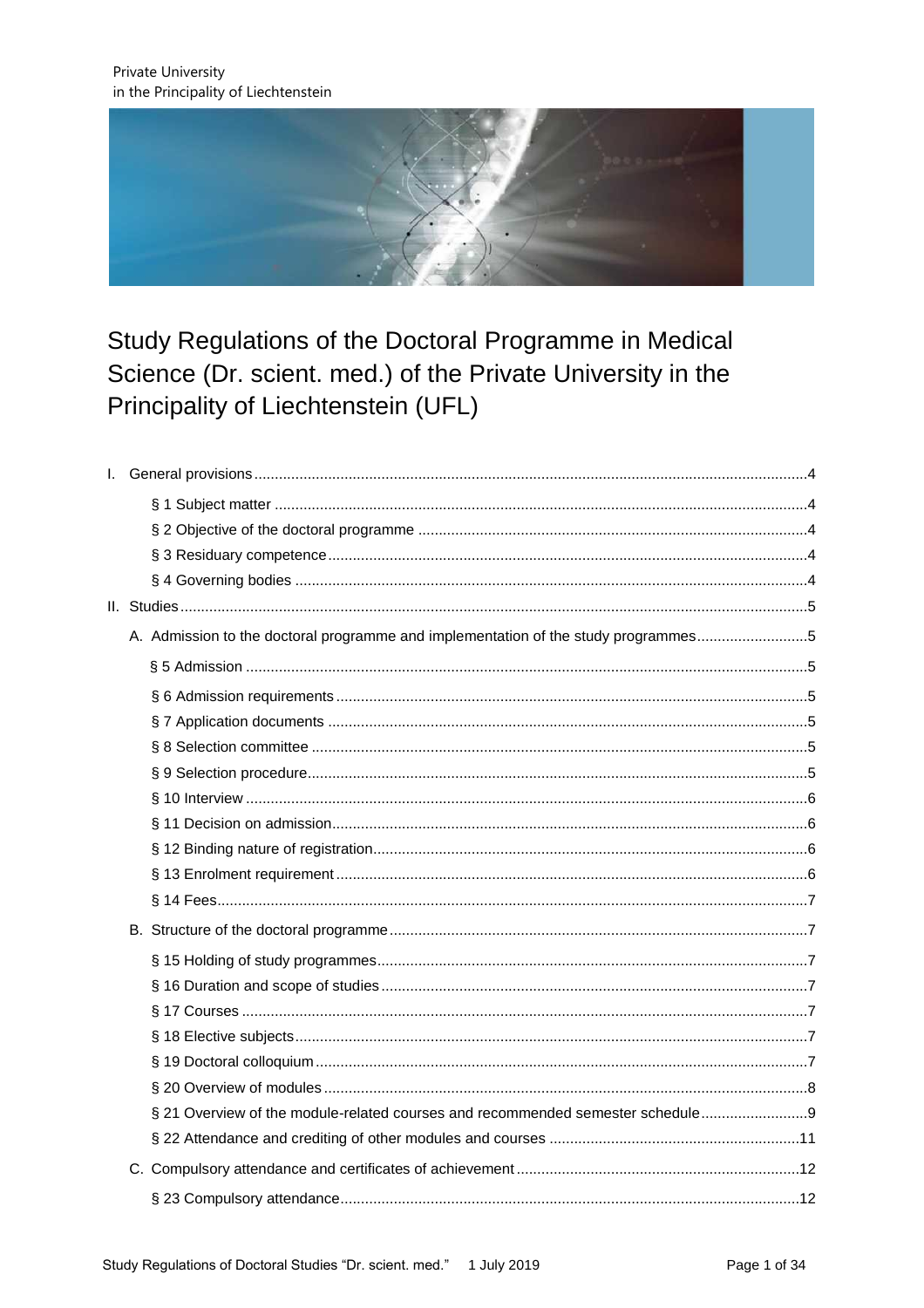|  | § 44 Requirements of the supervisors | .17 |
|--|--------------------------------------|-----|
|  |                                      |     |
|  |                                      |     |
|  |                                      |     |
|  |                                      |     |
|  |                                      |     |
|  |                                      |     |
|  |                                      |     |
|  |                                      |     |
|  |                                      |     |
|  |                                      |     |
|  |                                      |     |
|  |                                      |     |
|  |                                      |     |
|  |                                      |     |
|  |                                      |     |
|  |                                      |     |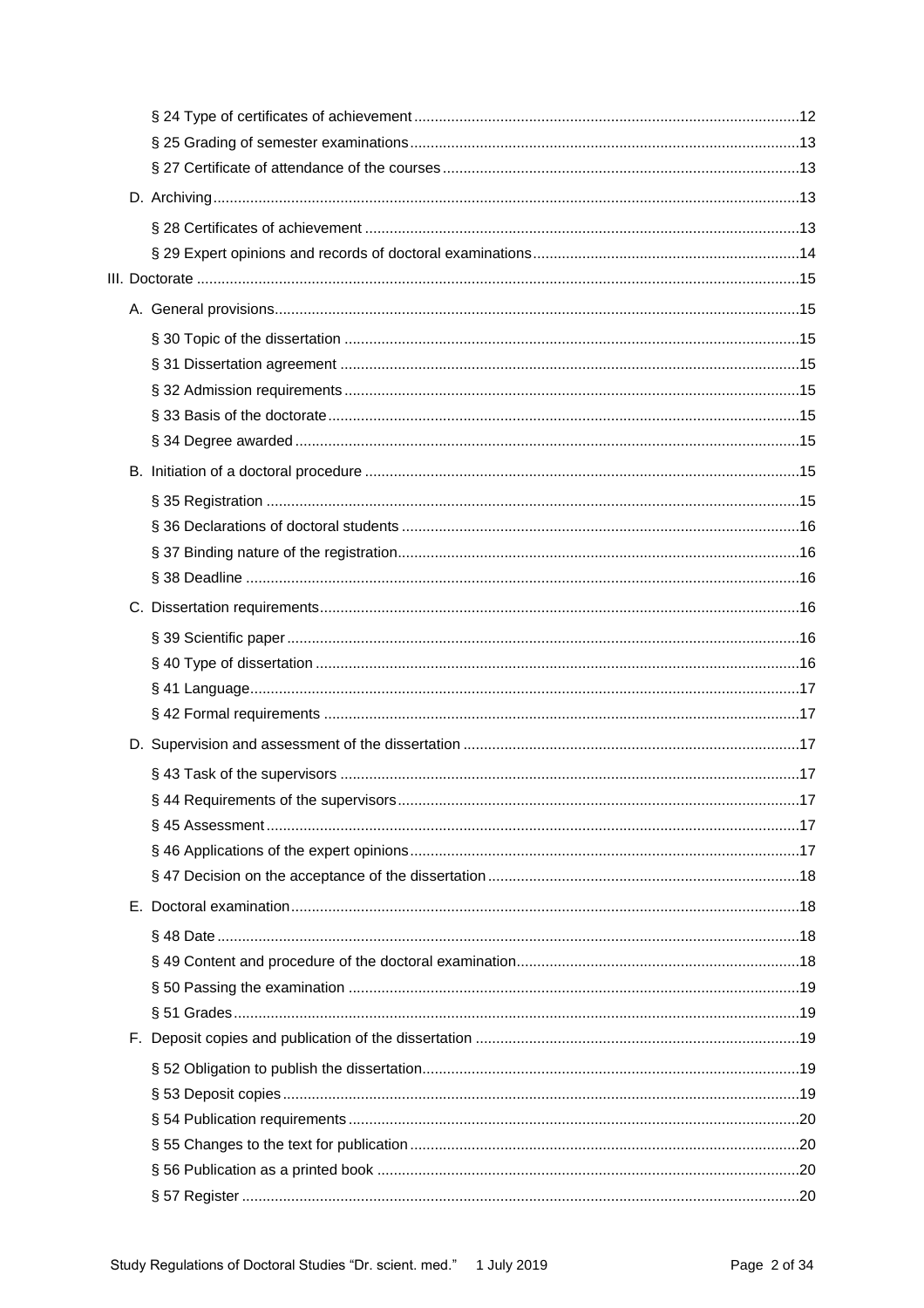| <b>Private University</b><br>in the Principality of Liechtenstein |  |
|-------------------------------------------------------------------|--|
|                                                                   |  |
|                                                                   |  |
|                                                                   |  |
|                                                                   |  |
|                                                                   |  |
|                                                                   |  |
|                                                                   |  |
|                                                                   |  |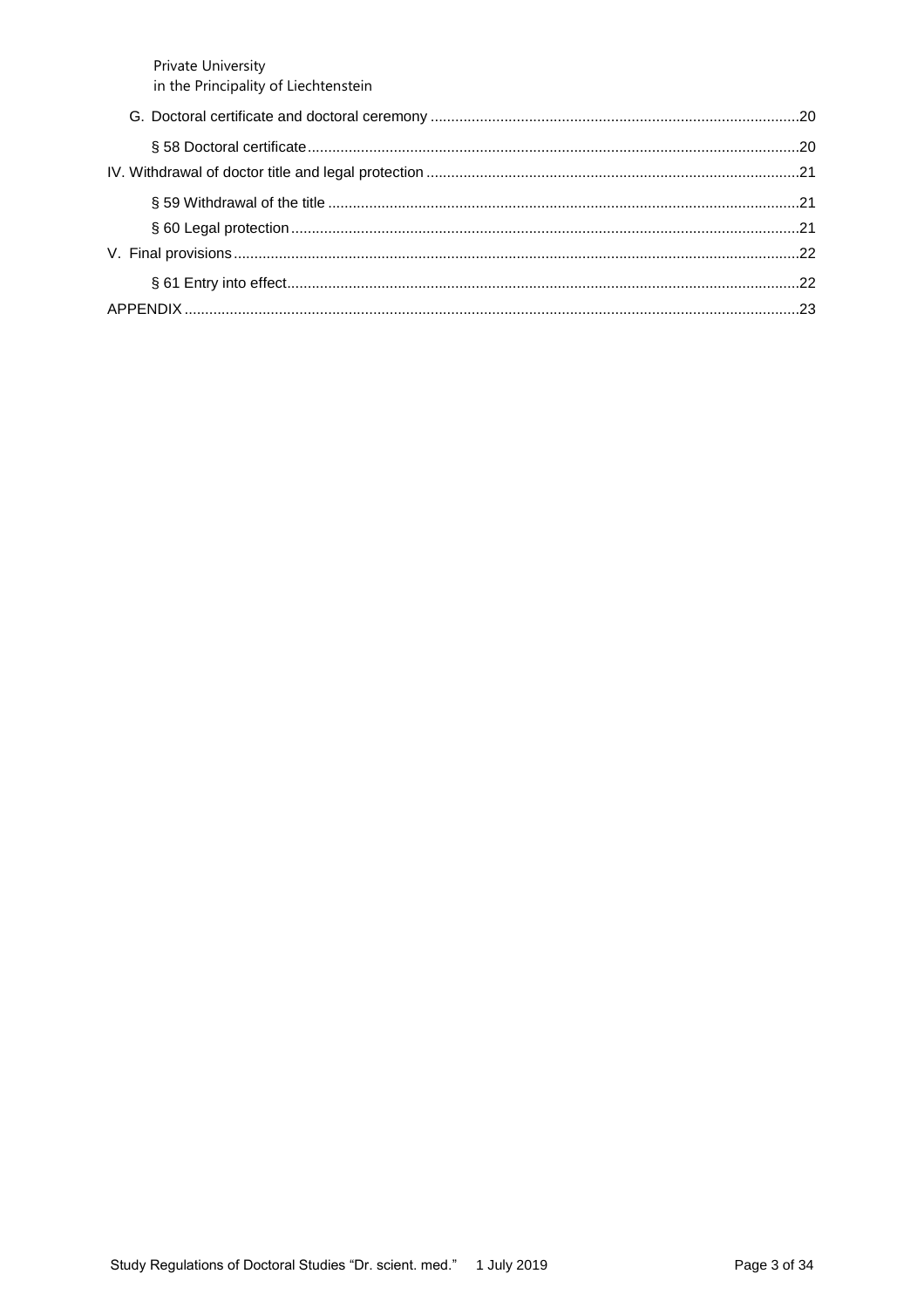# <span id="page-3-0"></span>**I. General provisions**

### <span id="page-3-1"></span>**§ 1 Subject matter**

Para. 1 These Study Regulations define the doctoral programme in "Medical Science" (Dr. scient. med.) at the Private University in the Principality of Liechtenstein (UFL).

### <span id="page-3-2"></span>**§ 2 Objective of the doctoral programme**

Para. 1 The doctoral programme in "Medical Science" (Dr. scient. med.) promotes a systematic understanding of the methods and skills required for independent scientific work within the framework of interdisciplinary scientific cooperation between clinical research and basic research. It teaches students how to master the skills and methods associated with this field. The programme supports students<sup>1</sup> in developing an in-depth understanding of the methods and concepts of medical science in the course of their independent research activities and prepares them for independent scientific work mainly in clinical research but also in natural science and/or health science-oriented research. Students are enabled to critically analyse, evaluate and synthesise new and complex ideas. They demonstrate the ability to conceive, design, implement and adapt a substantial research process with scientific integrity. They are capable of communicating with their professional environment, the wider scientific community and society in general on their specialised field.

Para. 2 Students prepare a dissertation as an independent scientific contribution to research in medical science. Through their original research, they make a contribution to expanding the frontiers of knowledge by developing substantial research work that deserves to be published at least in part according to customary standards at national or international level. They thus demonstrate their ability to drive forward progress in natural science or health science within academic and professional contexts.

### <span id="page-3-3"></span>**§ 3 Residuary competence**

Para. 1 Any issues not covered by these Study Regulations - unless they are covered by another publication of the UFL - will be clarified by the University management.

### <span id="page-3-4"></span>**§ 4 Governing bodies**

 $\overline{a}$ 

Para. 1 In the context of the doctoral programme, the governing bodies are the University council, the appeals committee, the University management and the head of the study programme of the doctoral programme in "Medical Science" (Dr. scient. med.).

<sup>1</sup> To facilitate legibility, the consistent use of masculine and feminine forms is avoided. However, both sexes are always meant.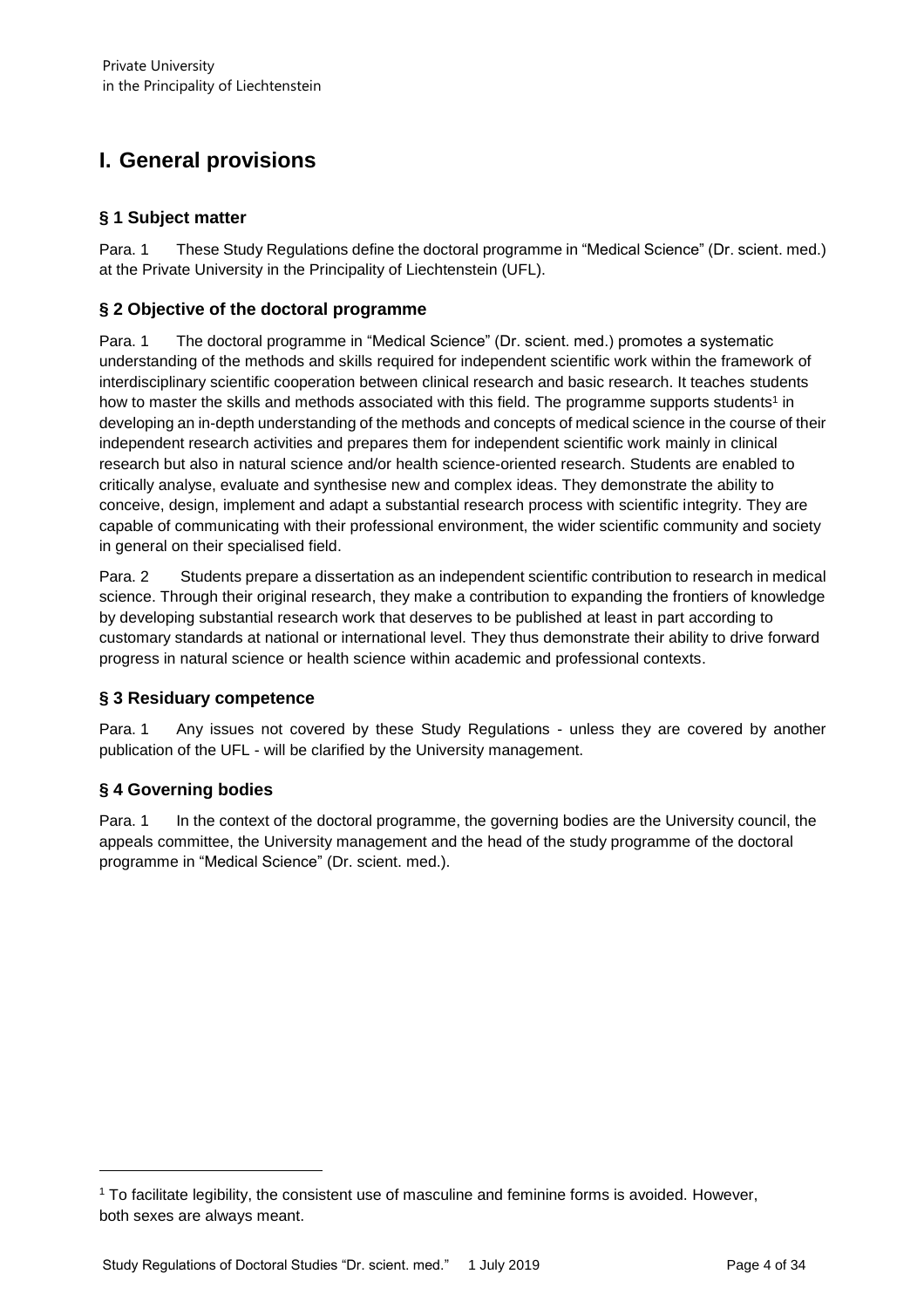# <span id="page-4-0"></span>**II. Studies**

### <span id="page-4-1"></span>**A. Admission to the doctoral programme and implementation of the study programmes**

### <span id="page-4-2"></span>**§ 5 Admission**

Para. 1 Students have no entitlement to be admitted to the doctoral programme.

### <span id="page-4-3"></span>**§ 6 Admission requirements**

Para. 1 Admission to the doctoral programme is open to students who have successfully completed a degree (Diploma, Master's degree) at a recognised university or college in one of the following fields of study:

- human medicine, dentistry or veterinary medicine
- pharmacy or
- have a Diploma or Master's degree in natural science or
- have a Diploma or Master's degree related to health science.

Proof must be furnished of a total of at least five years' study achievements or 300 ECTS.

Para. 2 In special cases, the University management may require the applicant to furnish proof that he would be admitted to the doctoral programme at his home university or at another recognised university in his home country.

### <span id="page-4-4"></span>**§ 7 Application documents**

Para. 1 The following documents are to be submitted on application:

- a) a completed application form
- b) a curriculum vitae with a passport photo
- c) the original or a certified copy of degree certificates
- d) a copy of the applicant's passport or ID card
- e) a motivation letter

Para. 2 If the applicant for the doctoral programme wishes to have credit points already earned credited (when changing his degree programme or the university), any application for crediting the credit points already earned must be enclosed with his application documents. The application must contain a detailed description of the content and scope of the credit points earned.

### <span id="page-4-5"></span>**§ 8 Selection committee**

Para. 1 The Faculty of Medical Sciences appoints a selection committee to prepare the selection decision. The selection committee consists of a representative of the scientific advisory board, the dean, the head of the study programme and another habilitated lecturer from the "Dr. scient. med." doctoral programme.

Para. 2 The head of the study programme assumes the chair.

### <span id="page-4-6"></span>**§ 9 Selection procedure**

Para. 1 The selection decision is based on the degree of suitability and the level of motivation of the applicants for the chosen study programme.

Para. 2 Suitability is determined on the basis of the applicant's previous education in a relevant discipline, proof of which must be furnished, as well as his professional experience, any publications and presentations.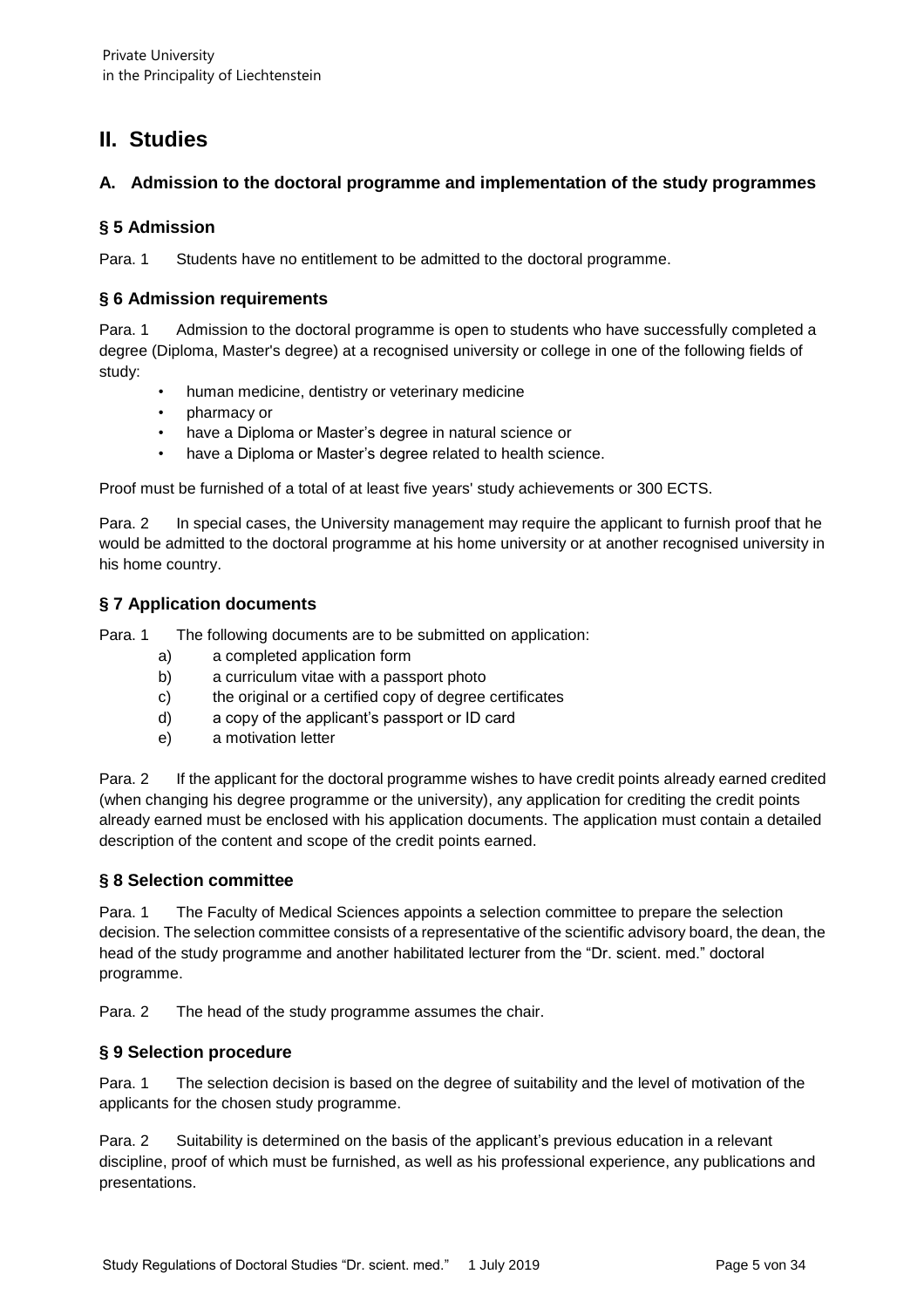Para. 3 The University management, together with the head of the study programme, makes an initial pre-selection on the basis of the application documents. All the applicants included in this pre-selection will be invited to an interview at the University.

### <span id="page-5-0"></span>**§ 10 Interview**

Para. 1 The interview is held with the selection committee. It may be conducted in German and/or English.

Para. 2 The interview serves to assess the applicant's expectations and determination to complete the doctoral programme and to enable a thorough assessment of his ability and motivation. For this purpose, the applicant should give a presentation lasting 10 minutes at the maximum of his background to date, including his scientific work and results. Furthermore, the applicant should present a proposal for a research project within the framework of his doctoral studies. In the third part of the interview, questions will be asked to determine the applicant's eligibility and, in particular, to learn about his background in medical science.

Para. 3 After the interview, the selection committee decides whether the applicant is eligible and makes a recommendation regarding the admission or rejection of each applicant.

Para. 4 If the selection committee recommends the admission of an applicant who has submitted an application for the recognition of credit points already earned (when changing his degree programme or the university), this recommendation shall also contain a proposal on the recognition of the content of any academic achievements and the scope of such achievements.

### <span id="page-5-1"></span>**§ 11 Decision on admission**

Para. 1 The University management and the head of the study programme base their decision on admission on the recommendations made by the selection committee.

Para. 2 Admission may be subject to conditions or requirements.

Para. 3 The decision is final. An appeal may not be filed against it.

### <span id="page-5-2"></span>**§ 12 Binding nature of registration**

Para. 1 The admission of applicants admitted to the study programme on the basis of the Study Regulations is binding on the part of the UFL as soon as it sends the payment slip requesting the registration fee.

Para. 2 The registration becomes binding for the applicant once he has paid the registration fee. If payment is not made within the specified period, the UFL may allocate the study place elsewhere.

Para. 3 If the student does not start the course, the enrolment fee shall be retained by the UFL.

Para. 4 If the course is prematurely terminated, the tuition fee for the semester not commenced or prematurely terminated shall be retained by the UFL.

### <span id="page-5-3"></span>**§ 13 Enrolment requirement**

Para. 1 Students must be enrolled for the entire duration of their studies. Students who are not enrolled are not allowed to attend regular courses or take examinations.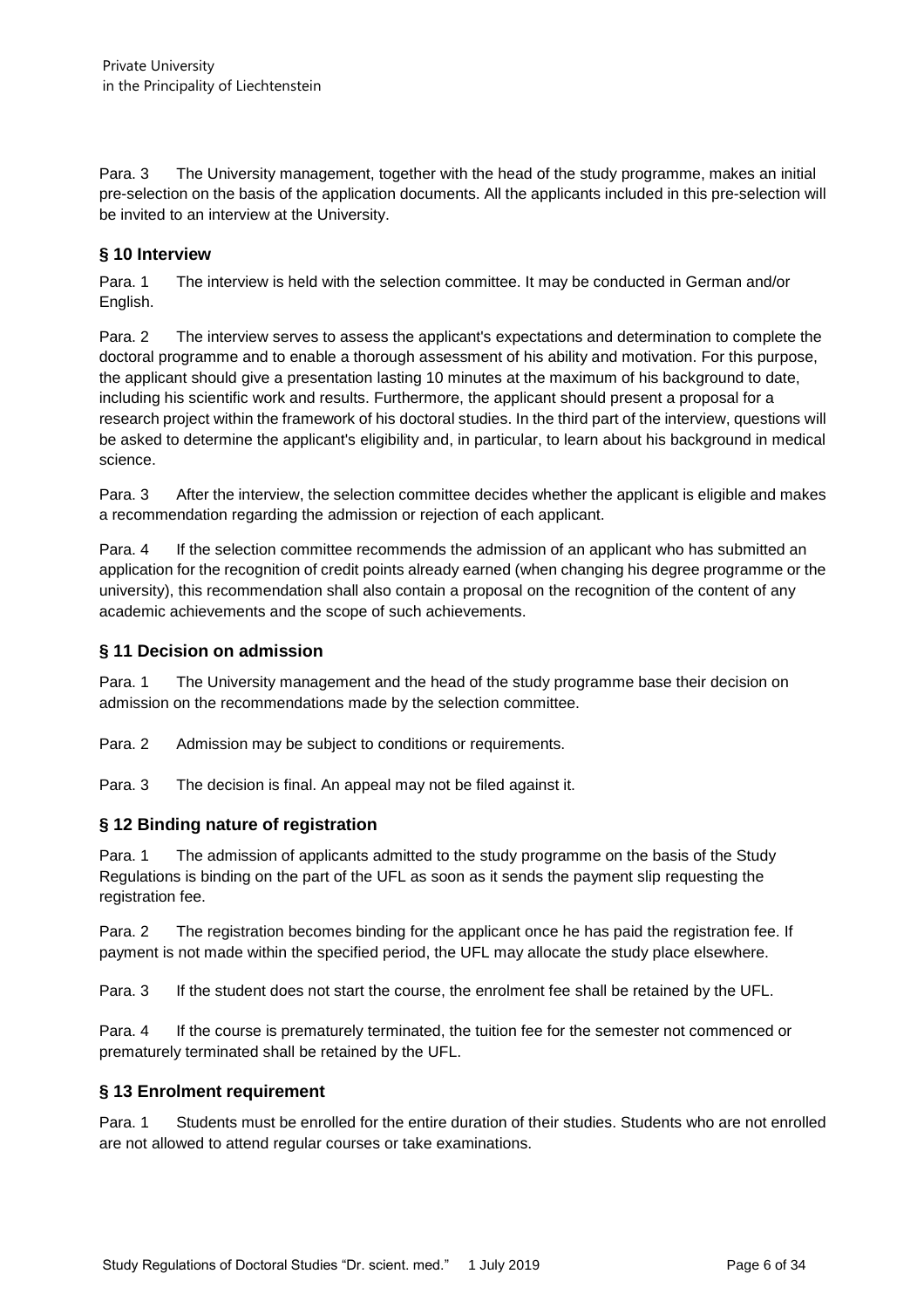## <span id="page-6-0"></span>**§ 14 Fees**

Para. 1 The fees owed by the students (enrolment fee, semester fees) and their collection are determined by the University management in the fee regulations.

### <span id="page-6-1"></span>**B. Structure of the doctoral programme**

### <span id="page-6-2"></span>**§ 15 Holding of study programmes**

Para. 1 The University management and the foundation council decide on whether a study programme will be held.

### <span id="page-6-3"></span>**§ 16 Duration and scope of studies**

Para. 1 The minimum duration of the doctoral programme in "Medical Science" is four years. The course comprises 180 ECTS credit points.

Para. 2 The course is divided into eight semesters, four of which are devoted to the curricular part of the course.

### <span id="page-6-4"></span>**§ 17 Courses**

Para. 1 Attendance and active participation in the courses offered during the curricular part as well as the existence of the corresponding certificates of achievement are prerequisites for admission to the doctoral programme.

Para. 2 Courses are offered in such a way that attendance can be completed within four semesters. The examinations to obtain certificates of achievements for courses must be taken after six semesters at the latest.

Para. 3 38 ECTS credit points are allocated to the curricular part of the studies, including the certificates of achievement for the courses. 142 ECTS credit points are credited for the written dissertation and the doctoral examination.

### <span id="page-6-5"></span>**§ 18 Elective subjects**

Para. 1 In terms of content, elective subjects must reflect the intention of the doctoral programme in Medical Science and in terms of scientific depth, the doctoral programme.

Para. 2 Courses offered by the UFL or offered at other post-secondary educational institutions which are approved as elective subjects by the head of the study programme are suitable as elective subjects.

Para. 3 A total of two ECTS credit points are granted for elective subjects. Enrolment for the individual elective subjects must at least take place in writing within the first semester and is binding after confirmation by the UFL.

Para. 4 The head of the study programme decides on whether courses offered at the UFL as elective subjects will be held depending on the number of participants. If courses are not held, the students will be informed immediately; in this case, alternative elective subjects will be offered to students.

### <span id="page-6-6"></span>**§ 19 Doctoral colloquium**

Para. 1 Module 7 "Scientific forum" includes four doctoral colloquia –"Scientific report", "Progress report", "Presentation of work/Rehearsal I" and "Presentation of work/Rehearsal II" - which serve for discussion among students and with lecturers. Every student is obliged to attend the doctoral colloquia, whereby a presentation must be given and a written paper must be submitted. In the first doctoral colloquium, a presentation must be given of the exposé of the planned dissertation. The subsequent colloquia will focus on aspects of content.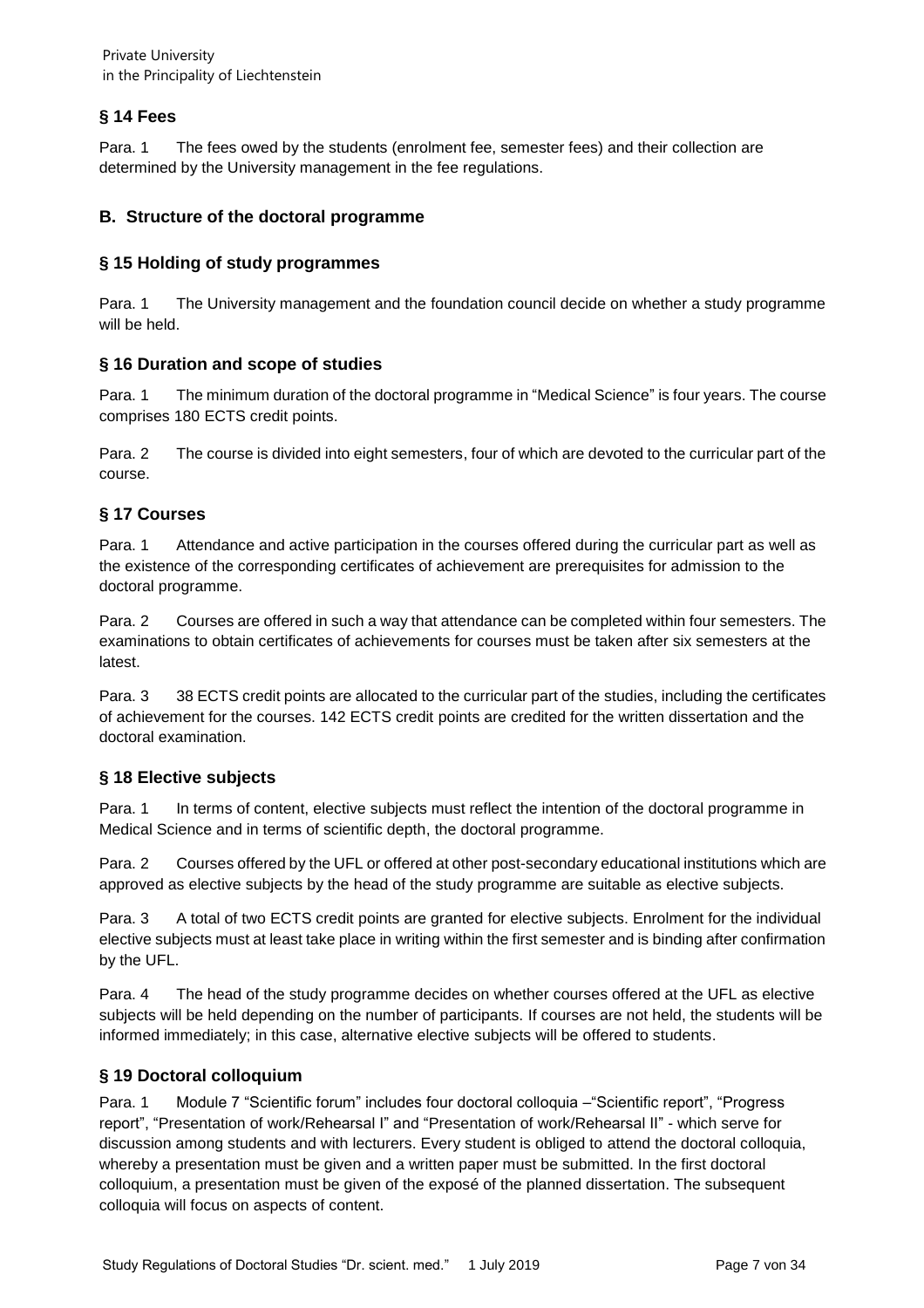Para. 2 Four presentations must have been given and four papers submitted at the latest by the time the dissertation is submitted.

### <span id="page-7-0"></span>**§ 20 Overview of modules**

| <b>Module</b>                                                             | <b>ECTS CP</b> |
|---------------------------------------------------------------------------|----------------|
| Module 0: Introduction and orientation                                    | 1              |
| Module 1: Scientific writing                                              | 6              |
| Module 2: Core skills of independent in-depth scientific work             | $\overline{7}$ |
| Module 3: Subject-specific skills of independent in-depth scientific work | 5              |
| Module 4: Communication and presentation                                  | 3              |
| Module 5: Biometrics and statistics                                       | 5              |
| Module 6: Ethics in science and research                                  | 3              |
| Module 7: Scientific forum                                                | 6              |
| Module 8: Elective subjects                                               |                |
| <b>Total modules (incl. examinations)</b>                                 | 38             |
| Oral doctoral examination                                                 |                |
| Dissertation (classic dissertation or cumulative work)                    |                |
| Total ECTS points for complete studies                                    | 180            |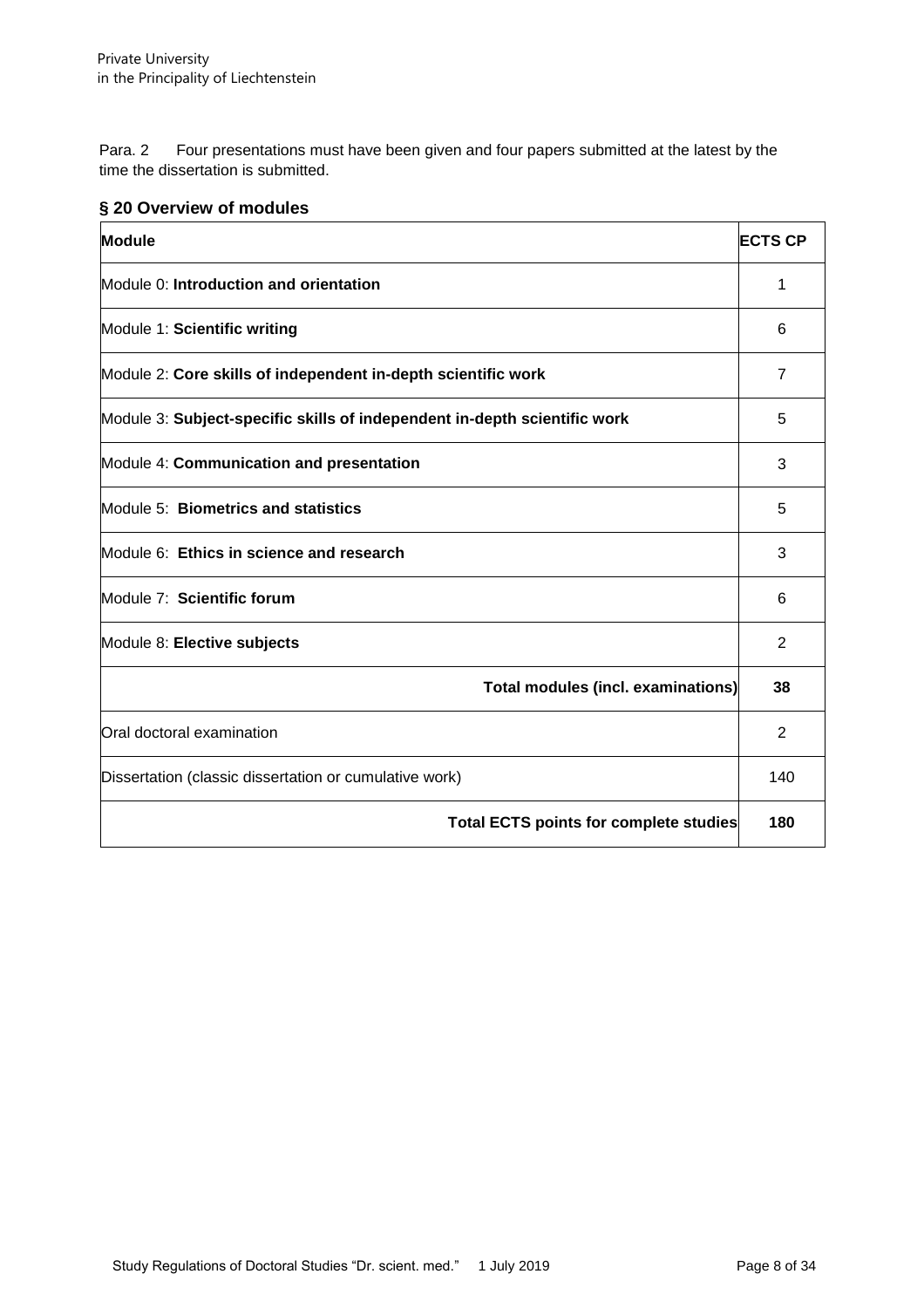<span id="page-8-0"></span>

| § 21 Overview of the module-related courses and recommended semester schedule |  |  |
|-------------------------------------------------------------------------------|--|--|
|-------------------------------------------------------------------------------|--|--|

| <b>Courses</b>                                                              | 1st<br>semester | 2nd<br>semester | 3rd<br>semester | 4th<br>semester |  |
|-----------------------------------------------------------------------------|-----------------|-----------------|-----------------|-----------------|--|
| Module 0: Introduction and orientation                                      |                 |                 |                 |                 |  |
| Introduction and orientation on studies                                     | x               |                 |                 |                 |  |
| Self-management/working techniques and<br>reflection skills                 | x               |                 |                 |                 |  |
| Module 1: Scientific writing                                                |                 |                 |                 |                 |  |
| Scientific writing: Basic rules and theory                                  | x               |                 |                 |                 |  |
| Scientific writing: Introduction/methods                                    |                 | x               |                 |                 |  |
| Scientific writing: Results                                                 |                 | x               |                 |                 |  |
| Scientific writing: Discussion and acknowledgements                         |                 | x               |                 |                 |  |
| How to satisfy an editor                                                    |                 |                 | x               |                 |  |
| Module 2: Core skills of independent in-depth scientific work               |                 |                 |                 |                 |  |
| Systematic literature research                                              | x               |                 |                 |                 |  |
| Tools (hardware/software) used for scientific work<br>incl. data management | x               |                 |                 |                 |  |
| Professional project management and test planning                           | x               |                 |                 |                 |  |
| Financial planning, financial management,<br>third-party funds              |                 |                 | x               |                 |  |
| Project applications (what to look out for)                                 |                 |                 | x               |                 |  |
| Legal aspects of human research                                             |                 |                 |                 | x               |  |
| Module 3: Subject-specific skills of independent in-depth scientific work   |                 |                 |                 |                 |  |
| Clinical epidemiology                                                       | X               |                 |                 |                 |  |
| <b>Health literacy</b>                                                      |                 |                 | X               |                 |  |
| Systematic reviews, critical study analysis and<br>evaluations              |                 | x               |                 |                 |  |
| Value, limits and guidelines                                                |                 |                 | x               |                 |  |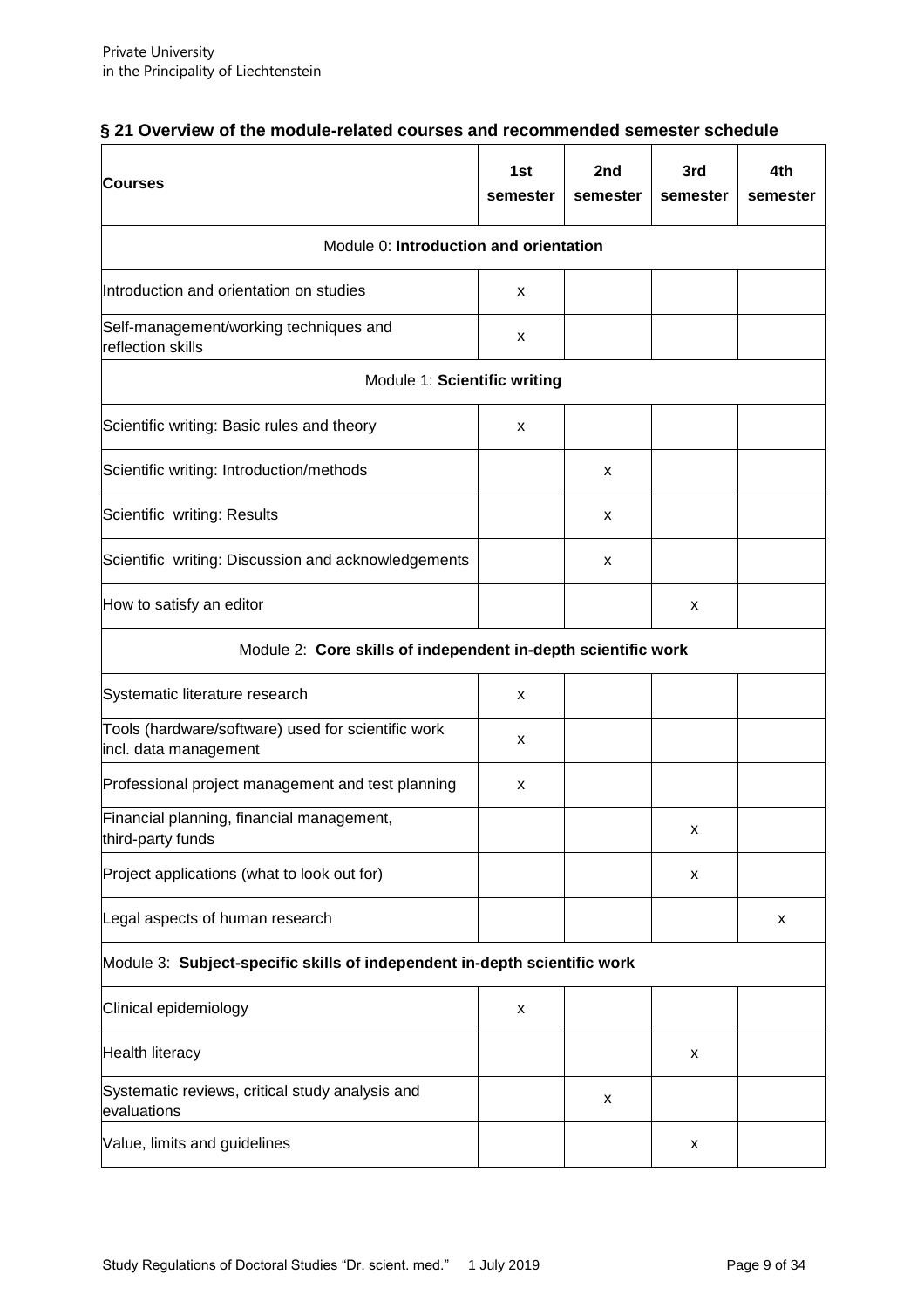| Module 4: Communication and presentation                          |   |   |   |   |
|-------------------------------------------------------------------|---|---|---|---|
| Presentation techniques                                           |   | X |   |   |
| Scientific presentations                                          | x |   |   |   |
| Dealing with media                                                |   |   | X |   |
| Module 5: Biometrics and statistics                               |   |   |   |   |
| <b>Statistics</b>                                                 | X |   |   |   |
| Detailed statistics                                               |   | X |   |   |
| Statistics exercises                                              |   | x |   |   |
| Meta analyses I                                                   | x |   |   |   |
| Laboratory methods, data collection and<br>measuring instruments  |   |   | x |   |
| Module 6: Ethics in science and research                          |   |   |   |   |
| Ethical requirements in science and research                      |   | x |   |   |
| <b>Good Clinical Practice</b>                                     |   |   | X |   |
| Grey areas in ethics, research and industry                       |   |   |   | x |
| Module 7: Scientific forum                                        |   |   |   |   |
| Journal Club 1                                                    |   |   | x |   |
| Journal Club 2                                                    |   |   |   | x |
| Preparation of doctoral colloquium:<br>Successful dissertation    | x |   |   |   |
| Doctoral colloquium:<br>Scientific report of the students         | x |   |   |   |
| Doctoral colloquium :<br>Progress report of the students          |   | x |   |   |
| Doctoral colloquium :<br>X<br>Presentation of work/rehearsals I   |   |   |   |   |
| Doctoral colloquium :<br>X<br>Presentation of work /rehearsals II |   |   |   |   |
| Module 8: Elective subjects                                       |   |   |   |   |
| News from medical research                                        |   |   |   | x |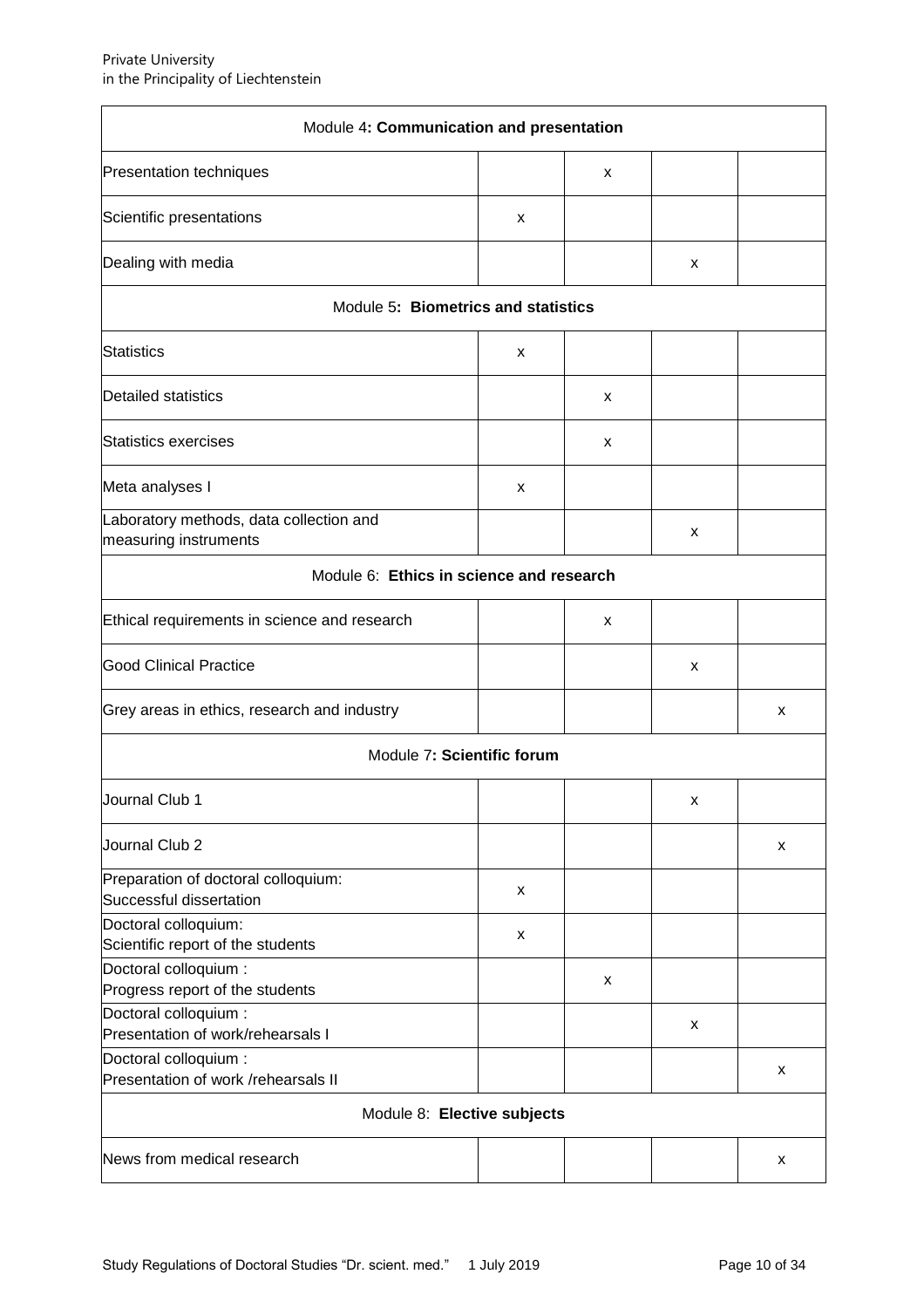| Genetics: From the building blocks of life to "Genomics"           |  | $\boldsymbol{\mathsf{x}}$ |
|--------------------------------------------------------------------|--|---------------------------|
| Quality, quality improvement, patient satisfaction                 |  | X                         |
| Fundamentals of metabolic medicine                                 |  | $\mathsf{x}$              |
| Questionnaires                                                     |  |                           |
| (creation and validation of questionnaires)                        |  | X                         |
| Meta analyses II                                                   |  | $\boldsymbol{\mathsf{x}}$ |
| Comparison of health systems                                       |  | X                         |
| <b>Health policies</b>                                             |  | X                         |
| Health economics - microeconomics                                  |  | X                         |
| Health economics - financing health systems<br>and health services |  | X                         |
| Ethics and/or monetics in health care                              |  | X                         |

### <span id="page-10-0"></span>**§ 22 Attendance and crediting of other modules and courses**

Para.1 Credit points already earned can be credited when changing degree programmes or universities. For this purpose, applicants must submit an application to have credit points already earned credited together with their registration documents. This application cannot be submitted at a later date.

Study achievements and examination grades will be credited and recognised provided that significant differences in skills cannot be demonstrated or explained and the achievements basically correspond to the requirements of the programme for which the crediting of points is requested. A schematic comparison is not carried out in this context, instead an overall view is taken and an overall assessment is made of the significance of the achievements for the objective of the study programme. If, during the selection procedure, the selection commission is unable to demonstrate that there are significant differences (see interview in § 10 para. 4), it must recommend that the study achievements and examination grades are recognised. The University management decides on the crediting of points and recognition. The burden of proof that an application does not fulfil the respective requirements rests with the University management.

Para. 2 If students are unable to attend individual modules or courses after commencing their studies, the head of the study programme may, upon prior application, credit the attendance of equivalent modules or courses at other recognised universities or colleges up to a maximum of two modules or courses with a maximum of 10 ECTS credit points. In each case, only modules or courses attended during the period of the doctoral programme and whose attendance has been announced to the head of the study programme in advance in writing and in good time may be credited. A corresponding certificate of achievement, including ECTS credit points, must be submitted for the modules or courses attended.

Para. 3 Students are encouraged to present their work at conferences and other events serving the exchange of scientific information and ideas and to engage in critical discussion.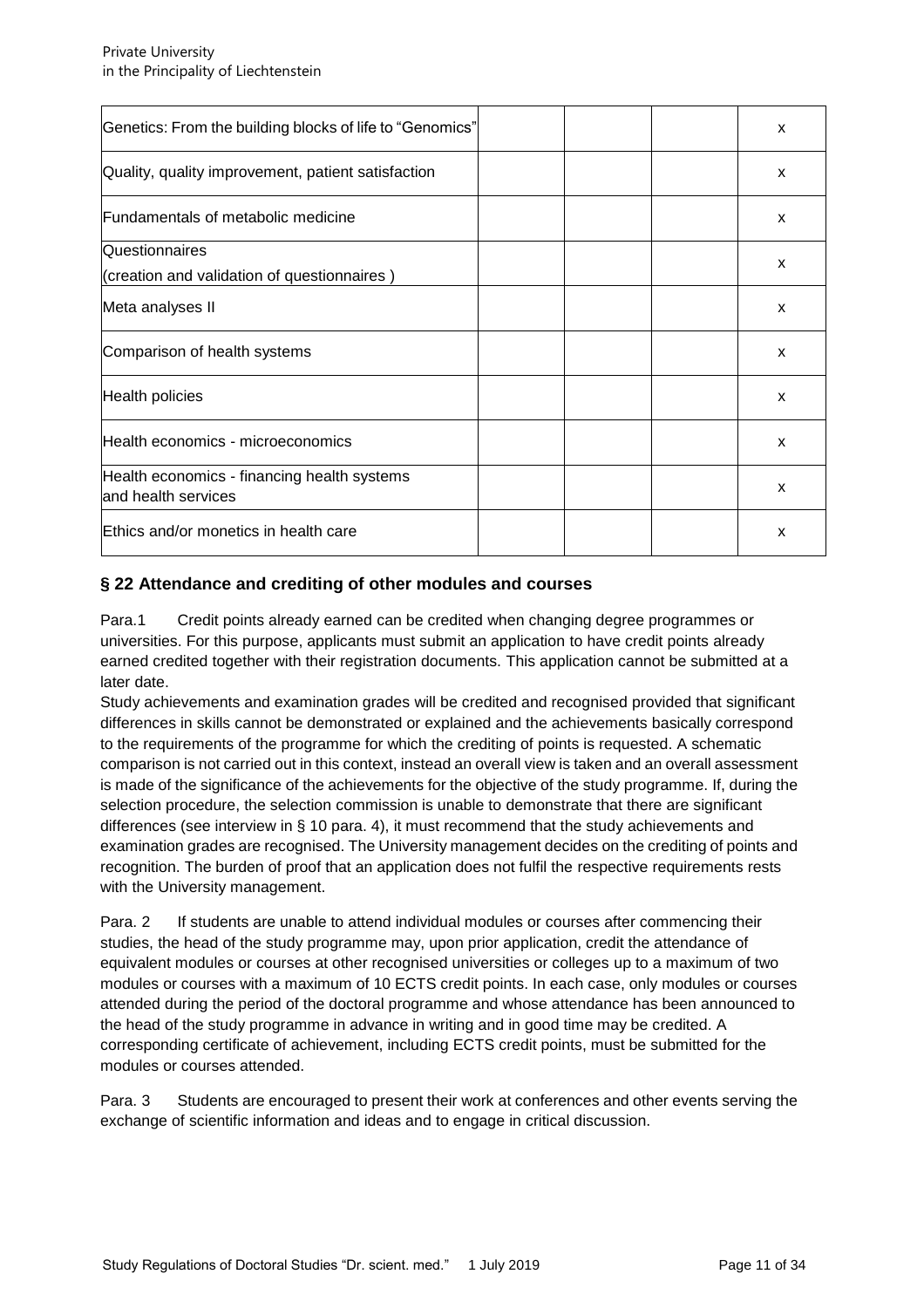### <span id="page-11-0"></span>**C. Compulsory attendance and certificates of achievement**

### <span id="page-11-1"></span>**§ 23 Compulsory attendance**

Para. 1 The structure of the study programme takes account of the fact that students complete it part-time whilst working. Consequently, block attendance at weekends at the University is scheduled. Some of the courses can also be held in the form of online courses. Attendance is compulsory for all courses.

Para. 2 In order to successfully complete their studies, students must furnish proof of a total attendance rate of 80%, whereby a minimum attendance rate of 80% per course block must be achieved. Missing an entire course block is possible only once per academic year.

Para. 3 Students who have not attended a course are responsible for catching up on the subject matter of the course.

Para. 4 In case of absences due to illness or accident, the student is obliged to provide suitable proof thereof to the administration (e.g. medical certificate). In the event of frequent absences due to illness, it is necessary to agree how the missed hours are to be made up for with the head of the study programme and the administration.

In the event of unforeseeable pressures in a student's immediate family environment, the head of the study programme and the administration should be informed as soon as possible. In this case, it is necessary to agree how the missed hours are to be made up for in the particular situation with the head of the study programme and the administration.

### <span id="page-11-2"></span>**§ 24 Type of certificates of achievement**

Para. 1 Certificates of achievement for examination-relevant courses are provided as semester examinations. Semester examinations are general written examinations at which the teaching content of defined parts of the course of study (examination-relevant courses) is examined.

Para. 2 Students are informed of examination-relevant courses on commencement of their studies.

Para. 3 The choice of the type of written examination is the task of the heads of the respective courses to be examined; examinations are held at course level. All examination-relevant courses are equally weighted. At least two examination questions must be asked per course. Examination questions must be based on knowledge and competence and will be examined and approved by the head of the study programme.

Para. 4 The duration of the examination is one hour for each examination subject.

Para. 5 The examination is an integral part of the curriculum which means that students do not have to register separately for it. Cancellation of registration is possible up to immediately before the date of the examination. In this case, the examination must be taken subsequently within a period of 2 months at the latest.

Para. 6 The certificates of achievement for the doctoral colloquia are obtained by giving a presentation and submitting a written paper. Grades are not awarded for the presentation and the written paper. The presentation and the written paper are marked "participated" by the head of the study programme.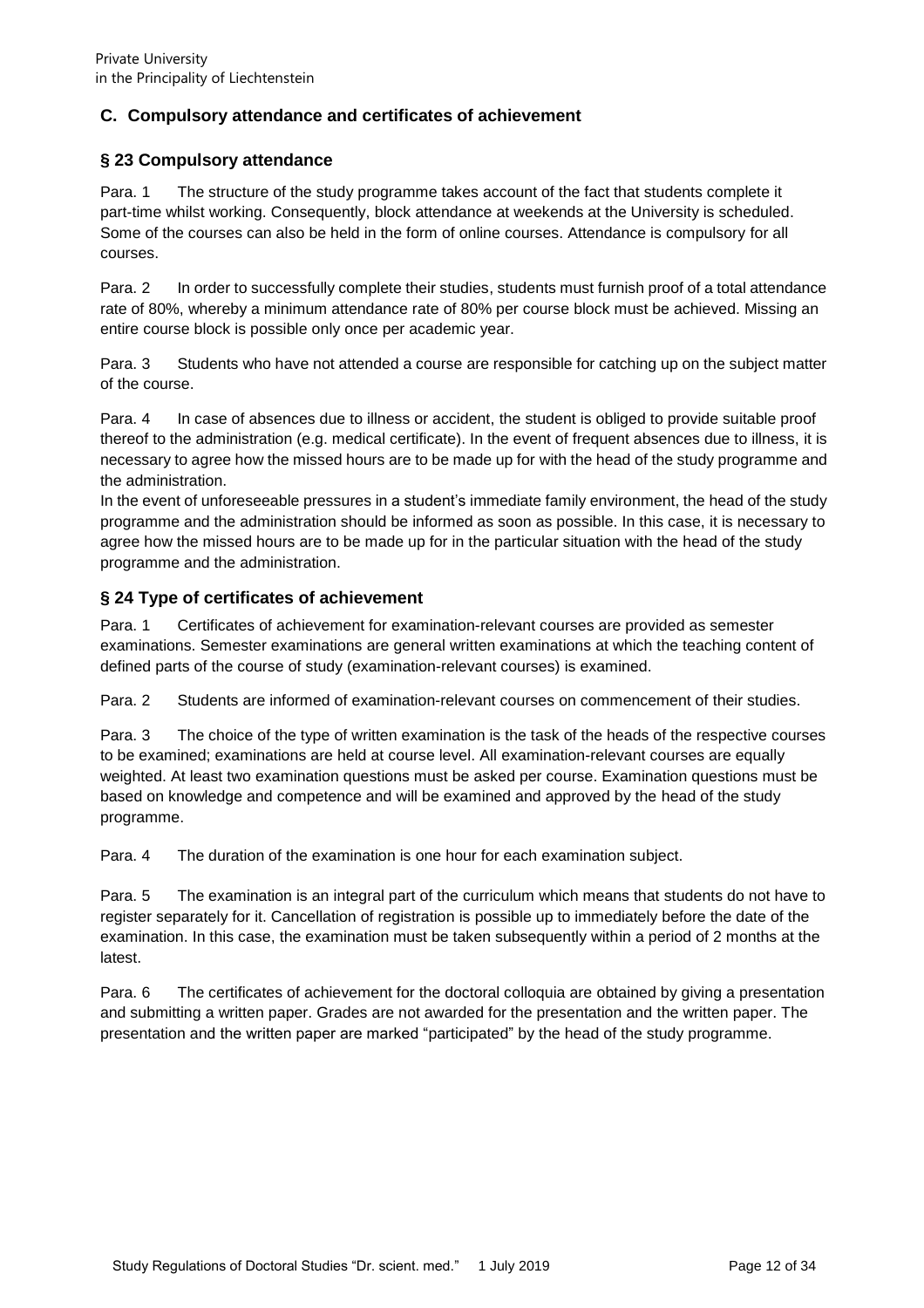### <span id="page-12-0"></span>**§ 25 Grading of semester examinations**

Para. 1 The following grades are awarded for semester examinations (according to the Swiss scale of grades): 6 (excellent); 5.5 (good to excellent); 5 (good); 4.5 (sufficient to good); 4 (sufficient); 3.5 (insufficient); 3 (poor); 2.5 (very poor to poor); 2 (very poor); 1.5 (unusable to poor); 1 (unusable). A semester examination is considered passed if at least grade 4 is achieved in all sub-examinations.

The following definitions are used in this context:

| Excellent:          | The performance exceeds the requirements.                                                                                                                                     |
|---------------------|-------------------------------------------------------------------------------------------------------------------------------------------------------------------------------|
| Excellent to good:  | The performance meets the requirements in particular measure.                                                                                                                 |
| Good:               | The performance fully meets the requirements.                                                                                                                                 |
| Good to sufficient: | The performance generally meets the requirements.                                                                                                                             |
| Sufficient:         | The performance contains deficiencies but as a whole meets the<br>requirements.                                                                                               |
| Insufficient:       | The performance does not meet requirements but shows that the student<br>has the basic knowledge required and the deficiencies can be corrected<br>in the foreseeable future. |
| Poor:               | The performance does not meet requirements and it is unlikely that the<br>necessary basic knowledge can be achieved in the foreseeable future.                                |

The assessments "very poor to poor", "very poor" and "unusable to poor" and "unusable" enable the examiner to further differentiate the assessments within the range of insufficient performance.

Para. 2 If the grade of "insufficient" is awarded for a semester examination or a sub-examination, the student must repeat the corresponding sub-examination.

Para. 3 A semester examination or sub-examination may be repeated once.

#### **§ 26 Communication and challenging of results**

Para. 1 The results of the written semester examinations will be communicated to students by electronic means.

Para. 2 Upon request, students may inspect the corrected written semester examinations.

Para. 3 If the grade of "insufficient" is awarded for a written semester examination or a sub-examination, the students may challenge the grade within 30 days with the appeals committee.

#### <span id="page-12-1"></span>**§ 27 Certificate of attendance of the courses**

Para. 1 At the end of each semester, students are certified to have attended courses as soon as they have provided the respective certificates of achievement and attendance.

### <span id="page-12-2"></span>**D. Archiving**

#### <span id="page-12-3"></span>**§ 28 Certificates of achievement**

Para. 1 The originals or copies of the corrected semester examinations as well as the certificates of achievement on the doctoral colloquia are retained for at least five years.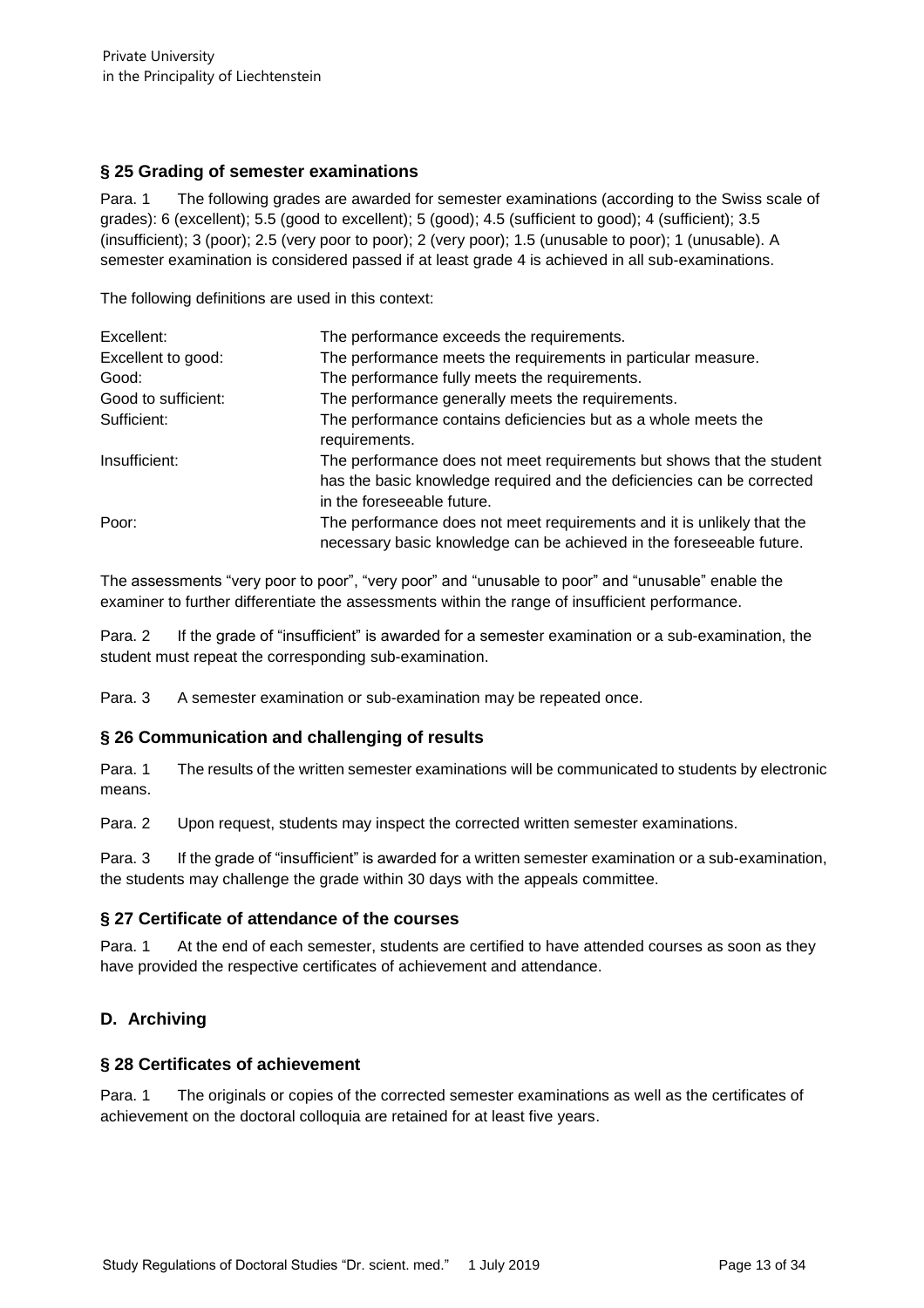### <span id="page-13-0"></span>**§ 29 Expert opinions and records of doctoral examinations**

Para. 1 The original copies of the expert opinions given on the dissertations and the records of the doctoral examinations are retained for at least ten years.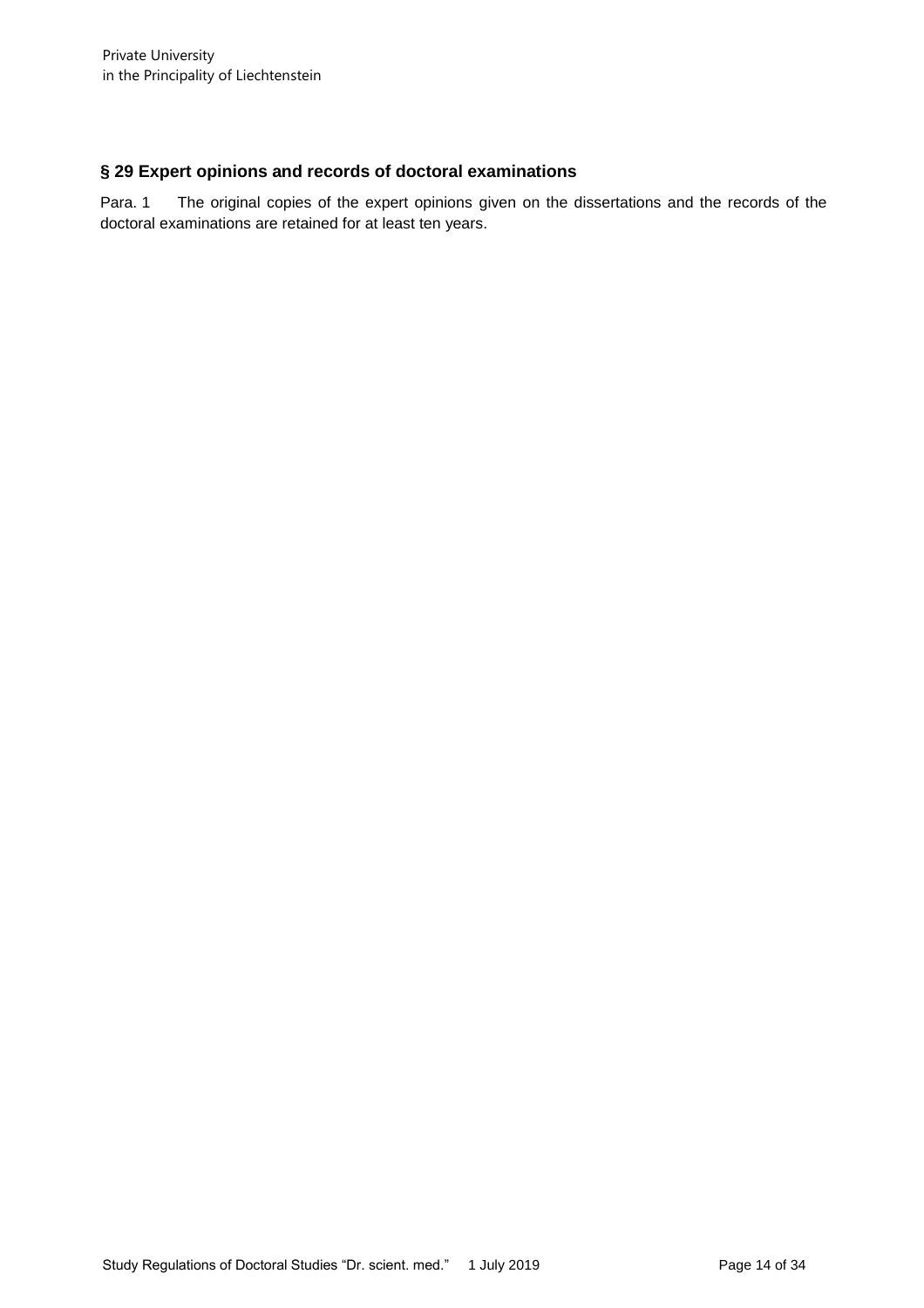# <span id="page-14-0"></span>**III. Doctorate**

### <span id="page-14-1"></span>**A. General provisions**

### <span id="page-14-2"></span>**§ 30 Topic of the dissertation**

Para. 1 The topic of the dissertation is determined in consultation with the head of the study programme and is to be announced by the students by the end of the 1<sup>st</sup> semester within the framework of a dissertation agreement.

### <span id="page-14-3"></span>**§ 31 Dissertation agreement**

Para. 1. A dissertation agreement is concluded with every student without exception. The dissertation agreement specified by the University must be signed and returned by the end of the  $1<sup>st</sup>$  semester at the latest.

Para. 2 If the doctorate is intended to be embedded in the student's professional context, the student must present the employer's consent to the research work being carried out. The declaration of consent must be accompanied by a full description of the use of the employer's resources or the use of corporate or patient data. The form with the declaration of consent provided by the University must be submitted with the signed dissertation agreement by the end of the 1<sup>st</sup> semester at the latest.

### <span id="page-14-4"></span>**§ 32 Admission requirements**

Para. 1 All students are admitted to the doctorate who have provided the required certificates of achievement within the framework of the doctoral programme.

### <span id="page-14-5"></span>**§ 33 Basis of the doctorate**

Para. 1 The doctorate is based on a written medical-scientific paper (dissertation) and an oral examination (doctoral examination).

Para. 2 The ability to conduct a scientific discussion should be demonstrated in the doctoral examination.

### <span id="page-14-6"></span>**§ 34 Degree awarded**

Para. 1 The Private University in the Principality of Liechtenstein (UFL) awards the internationally recognised academic degree of Doctor of Medical Science (Dr. scient. med.).

### <span id="page-14-7"></span>**B. Initiation of a doctoral procedure**

### <span id="page-14-8"></span>**§ 35 Registration**

Para. 1 Registration for the doctorate is to be addressed to the University management using the form provided for this purpose. The following documents must be submitted:

- a) the declarations named in § 33 of these Study Regulations;
- b) three copies of the completed dissertation and an electronic version of the dissertation. The requirements of UFL must be observed when drawing up the dissertation;
- c) the certificates of achievement from the doctoral programme.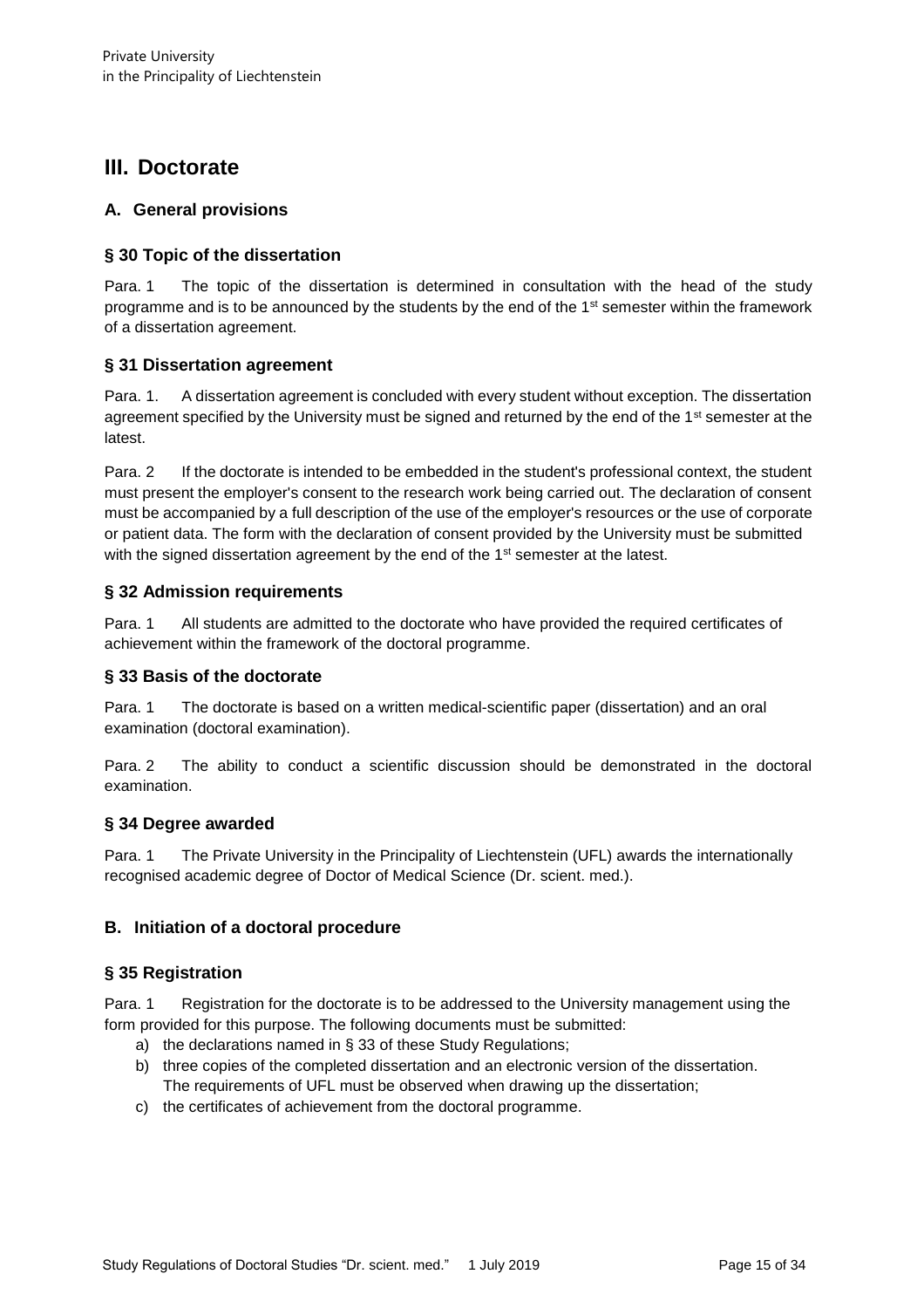### <span id="page-15-0"></span>**§ 36 Declarations of doctoral students**

Para. 1 When submitting the dissertation, the doctoral student declares that a dissertation of his has never been rejected by a university or college on account of it being insufficient or for any other reason.

Para. 2 He also declares that he has not already submitted the dissertation to another university or college as a dissertation or to obtain another academic degree.

Para. 3 Furthermore, he declares that he wrote the paper himself without any unauthorised assistance and that he has not used any sources other than those indicated.

#### <span id="page-15-1"></span>**§ 37 Binding nature of registration**

Para. 1 The registration for the doctorate is binding. It cannot be withdrawn.

#### <span id="page-15-2"></span>**§ 38 Deadline**

Para. 1 Doctoral students must register for the doctorate at the beginning of the eighth semester at the latest.

Para. 2 An extension of the deadline by up to four semesters for the submission of the dissertation can be granted by the University management only upon receipt of a written and duly reasoned request. The University management decides on the acceptance of the dissertation after the expiry of the extended period.

#### <span id="page-15-3"></span>**C. Dissertation requirements**

#### <span id="page-15-4"></span>**§ 39 Scientific paper**

Para. 1 The dissertation is a scientific paper which serves to prove the doctoral student's ability to independently deal with scientific questions.

#### <span id="page-15-5"></span>**§ 40 Type of dissertation**

Para. 1 The doctoral thesis can be written as a classic dissertation or, preferably, as a cumulative dissertation.

Para. 2 The classic dissertation is a detailed scientific paper that reports on original data or contains a comprehensive literature analysis.

Para. 3 The cumulative dissertation summarises work already published in a peer-reviewed journal or accepted for publication. For the cumulative dissertation, the doctoral student must have published at least one complete original thesis as the first author (or as an author ranking second with an equal contribution to the author ranking first) in a peer-reviewed journal or this work must be accepted for publication by the respective journal. A second contribution of the cumulative dissertation may also be a published abstract which was written for a contribution to a congress (poster, lecture), is peer-reviewed and which is closely related to the overarching topic of the dissertation. Both parts must be accompanied by an introductory summary written solely by the doctoral student and a discussion. The contribution of the doctoral student and any other authors must be stated within the framework of this text.

<span id="page-15-6"></span>Para. 2 The dissertation may not yet have been published in print as a whole.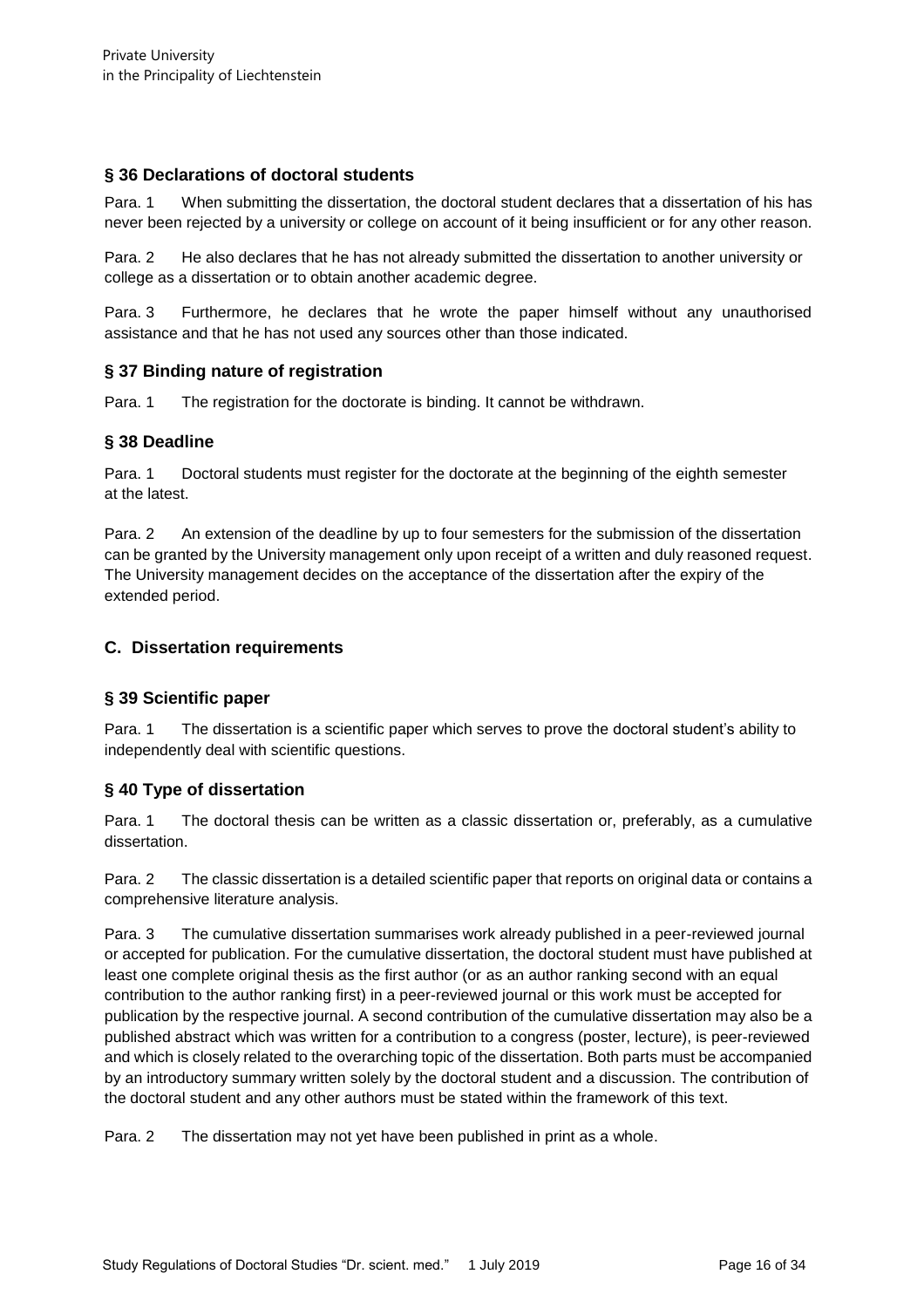### **§ 41 Language**

Para. 1 The dissertation must be written in German or English.

Para. 2 A German and an English summary must be added.

### <span id="page-16-0"></span>**§ 42 Formal requirements**

Para. 1 When writing the dissertation the formal requirements (guidance) laid down by the UFL must be observed.

### <span id="page-16-1"></span>**D. Supervision and assessment of the dissertation**

#### <span id="page-16-2"></span>**§ 43 Task of the supervisors**

Para. 1 The supervisor is responsible for the overall supervision of the dissertation.

#### <span id="page-16-3"></span>**§ 44 Requirements of the supervisors**

Para. 1 Dissertations are supervised by the habilitated lecturers of the UFL.

Para. 2 Supervision by habilitated lecturers at other universities or colleges is possible upon request by students. Such a request is to be submitted to the head of the study programme.

Para. 3 The University management shall conclude a supervision agreement with supervisors from other universities or colleges once the signed dissertation agreement has been received.

Para. 4 In duly reasoned exceptional cases, the head of the study programme may also allow supervision by a non-habilitated person with special knowledge of the subject matter provided that he has a doctorate.

#### <span id="page-16-4"></span>**§ 45 Assessment**

Para. 1 The University management submits the dissertation to the supervisor (initial assessor) for assessment.

Para. 2 The University management commissions a second habilitated or non-habilitated person with special knowledge of the subject matter to prepare a second opinion.

Para. 3. At least one of the two experts must be external and may not be a member of the permanent staff of the UFL.

Para. 4 In consultation with the head of the study programme, the University management may obtain an expert opinion from another person, particularly in the event of inconsistencies between the two expert opinions or doubts as to their quality.

Para. 5 At the end of the procedure, the doctoral student is given access to the expert opinions on his dissertation.

### <span id="page-16-5"></span>**§ 46 Applications of the expert opinions**

Para. 1 Each expert opinion must contain an application regarding the grading. The application must read: "Acceptance of the dissertation"; "Acceptance of the dissertation on the condition that minor individual corrections are made before publication"; "Rejection of the dissertation for revision" or "Definitive rejection of the dissertation".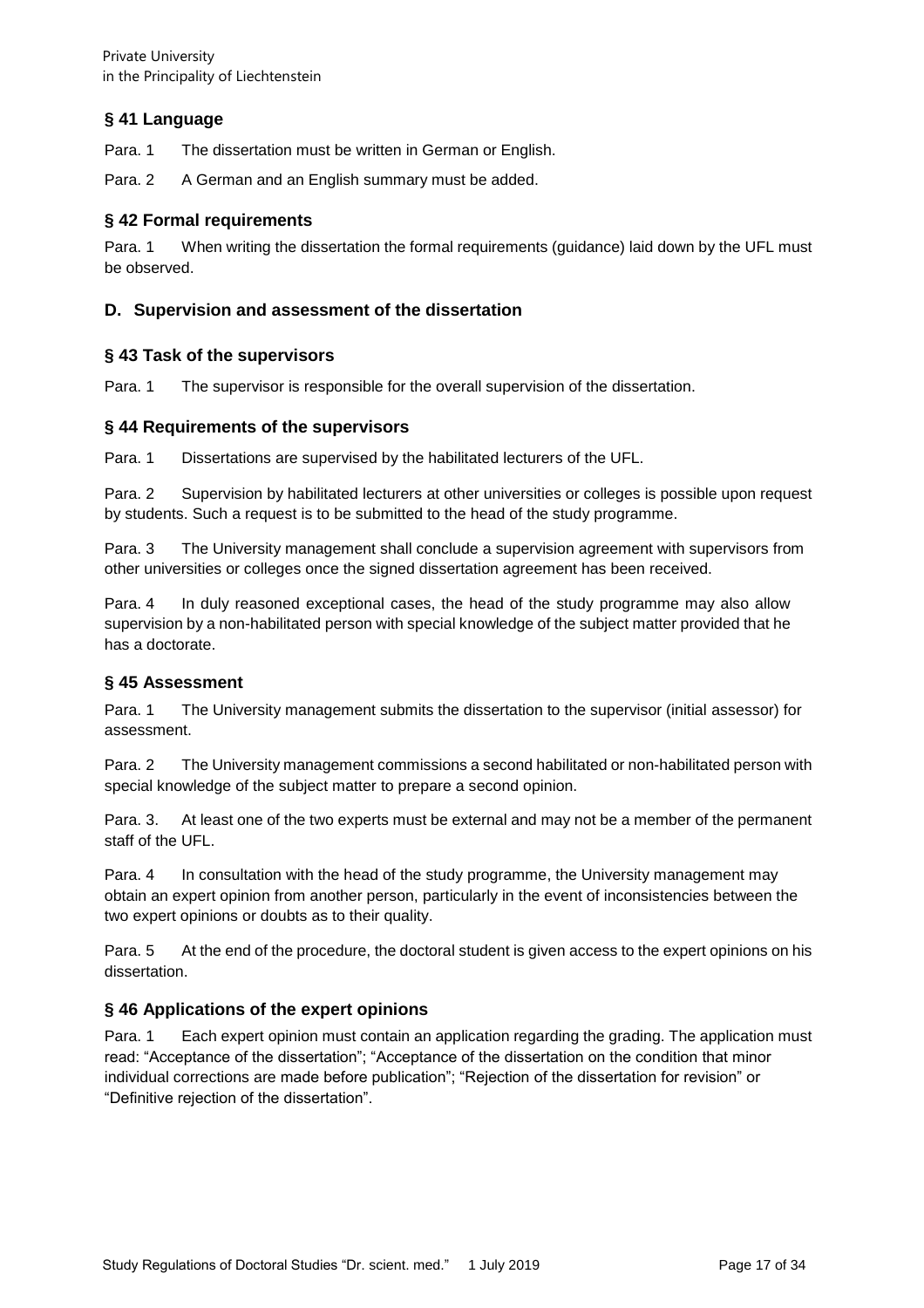Para. 2 If an application is made for acceptance of the dissertation, a numerical grade with a total pass rating (see § 51 Grades) must be given.

### <span id="page-17-0"></span>**§ 47 Decision on the acceptance of the dissertation**

Para. 1 If all the expert opinions are in favour of accepting a dissertation, the University management will accept the dissertation.

Para. 2 If all the expert opinions are in favour of accepting a dissertation, but one or both on the condition that individual corrections are made within a period specified by the University management, the University management shall accept the dissertation and inform the doctoral student of the conditions.

Para. 3 If one or more expert opinions reject a dissertation for revision, the University management will reject the dissertation for one-off revision.

Para. 4 If a dissertation is rejected for revision, a date for the resubmission of the dissertation will be agreed with the doctoral student. The period for revision may not exceed six months. Exceptions must be approved by the University management.

Para. 5 If all expert opinions are in favour of rejecting a dissertation, the University management will definitively reject the dissertation.

### <span id="page-17-1"></span>**E. Doctoral examination**

#### <span id="page-17-2"></span>**§ 48 Date**

Para. 1 Once a dissertation has been accepted, the University management, in consultation with the doctoral student, sets a date for the doctoral examination.

Para. 2 The examination date may only be postponed for important reasons.

Para. 3 Whoever fails to attend the examination without excuse or breaks off the examination will fail the examination.

### <span id="page-17-3"></span>**§ 49 Content and procedure of the doctoral examination**

Para. 1 The doctoral examination lasts for 60 minutes in total.

Para. 2 The doctoral examination consists of the following:

- a) a presentation of the doctoral students on the topic of their dissertations lasting around 15 minutes and
- b) questioning of the doctoral students by the persons listed in para. 3, during which the doctoral students must demonstrate in-depth knowledge of the field of their dissertation as well as of the contents of teaching.

Para. 3 The supervisor (first assessor) and the second assessor take part in the doctoral examination. In duly reasoned exceptional cases, they may be represented by other suitable persons with the consent of the University management.

Para. 4 The examination is chaired by a representative of the University management or the dean responsible, unless he himself is acting as the supervisor (first assessor) or second assessor. Following the examination, the examiners decide on the applications for the total pass rating of the doctoral examination and on a possible award of the grade for the dissertation. These applications are submitted to the University management for approval. Following the doctoral examination, the chairman of the doctorate committee informs the doctoral student about the application on the total pass rating for the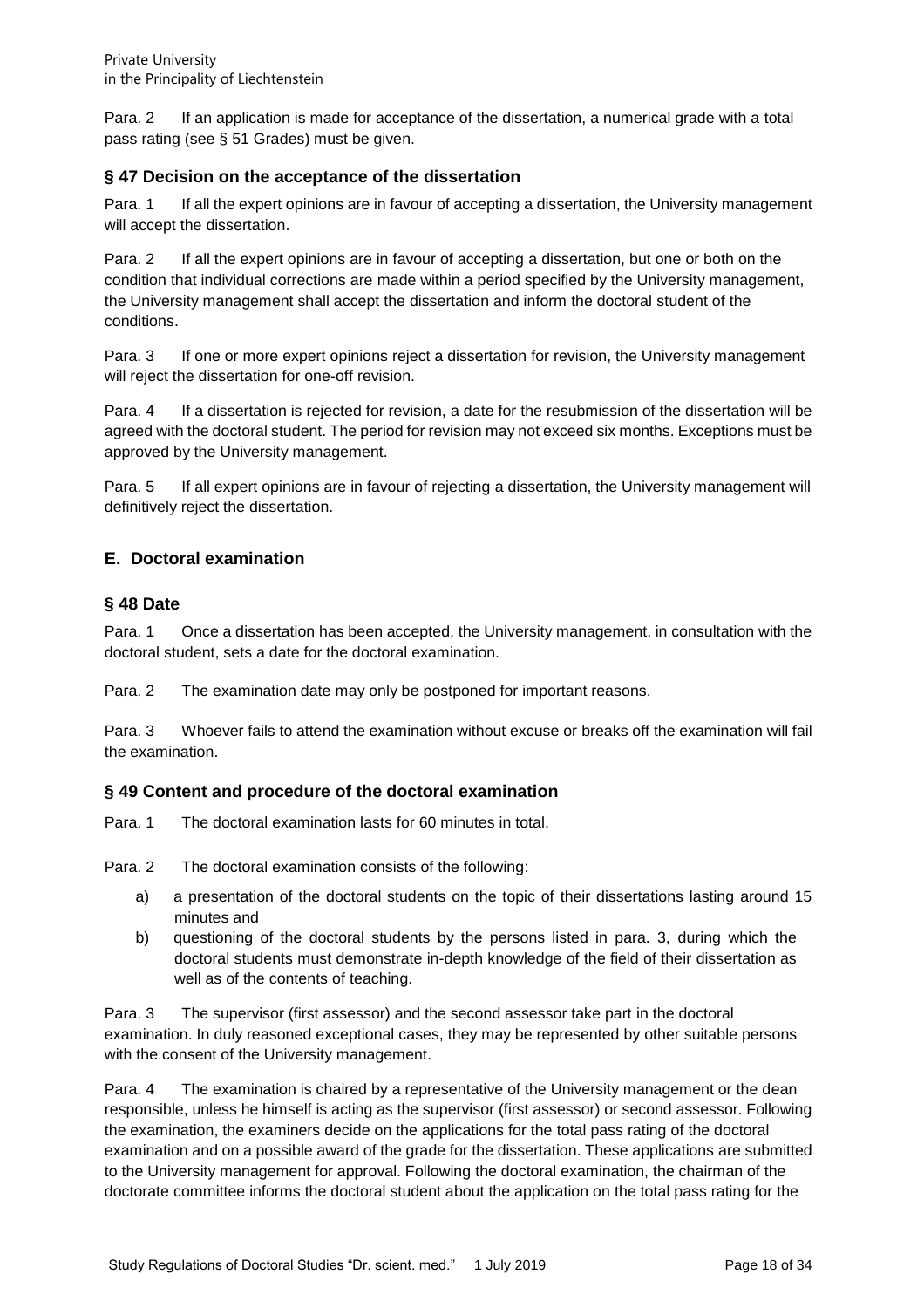Private University in the Principality of Liechtenstein

doctoral examination.

Para. 5 Records are kept of the doctoral examination.

### <span id="page-18-0"></span>**§ 50 Passing the examination**

Para. 1 The persons named in § 46 para. 3 of these Study Regulations agree on the grade for the doctoral examination.

Para. 2 If the doctoral examination is not passed, the dissertation will be rejected as a whole. The doctoral examination cannot be repeated.

### <span id="page-18-1"></span>**§ 51 Grades**

Para. 1 The following total pass ratings are available as the qualification:

6 (summa cum laude, equivalent to ECTS grade A); 5.5 (magna cum laude, equivalent to ECTS grade B); 5 (magna cum laude, equivalent to ECTS grade C); 4.5 (cum laude, equivalent to ECTS grade D); 4 (rite, equivalent to ECTS grade E); 3 (insufficient, equivalent to ECTS grade FX).

Para. 2 A grade of 6 (summa cum laude) can be awarded only if both assessors unanimously propose this assessment and another external assessor confirms the assessment of summa cum laude. For this purpose, the University management must obtain a further external assessment after the submission of the first and second expert opinion by the head of the study programme and before holding the doctoral examination.

Para. 3 The grade for the doctoral examination consists of the grades of the dissertation, the thesis defence ("Defensio") and answers to questions on the contents of teaching.

Para. 4 The grades for the doctoral examination and for the dissertation are noted in the examination record. The doctoral certificate only shows the overall grade.

### <span id="page-18-2"></span>**F. Deposit copies and publication of the dissertation**

### <span id="page-18-3"></span>**§ 52 Obligation to publish the dissertation**

Para. 1 Every dissertation must be published.

### <span id="page-18-4"></span>**§ 53 Deposit copies**

Para. 1 After successfully passing the doctoral examination, the UFL must receive the specified number of deposit copies of the dissertation within one year.

Para. 2 The UFL shall be provided, free of charge, with 15 deposit copies as hard copies and one electronic version. The number of deposit copies is reduced to 10 if the dissertation is published by a publishing house.

Para. 3 The UFL attends to the delivery of deposit copies to the relevant libraries.

Para. 4 Two deposit copies are handed over to the Liechtenstein National Library. Two copies are added to the UFL archives.

Para. 5 The UFL guarantees the accessibility of these dissertations in cooperation with the Liechtenstein National Library or another partner who can guarantee permanent electronic availability.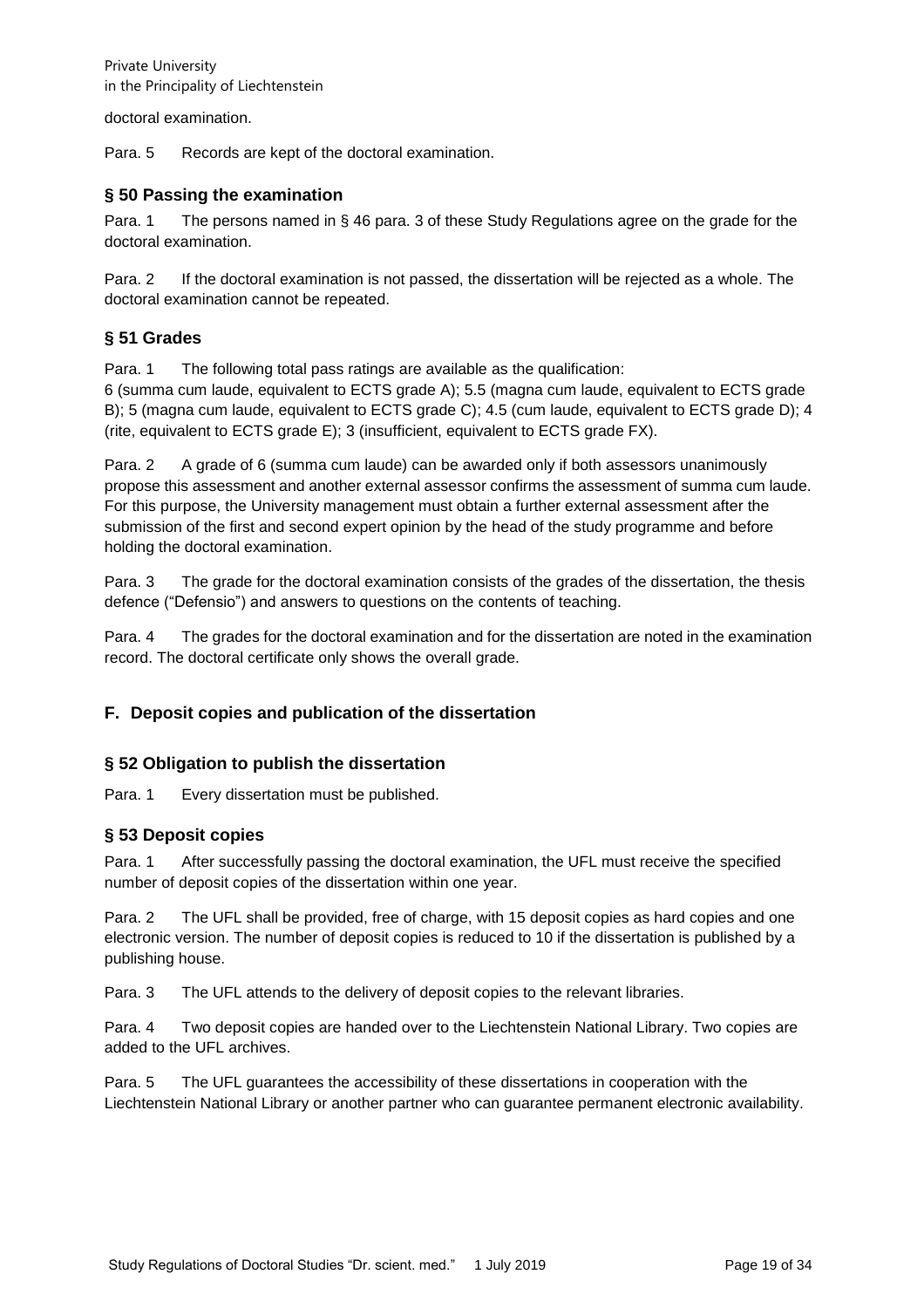### <span id="page-19-0"></span>**§ 54 Publication requirements**

Para. 1 The University management regulates the requirements, in particular regarding the design of the front page, which must be observed when deposit copies and/or printed books are produced.

### <span id="page-19-1"></span>**§ 55 Changes to the text for publication**

Para. 1 If, after the dissertation has been accepted, it proves necessary to update or supplement the text, the doctoral student shall submit these to the supervisor. The same applies to any minor shortening of parts of the text. The approval of the University management must be obtained for the omission of entire chapters of the dissertation. A note to this effect must be included in the publication.

#### <span id="page-19-2"></span>**§ 56 Publication as a printed book**

Para. 1 If a dissertation is published in the UFL series of publications or by a scientific publishing house which ensures an adequate dissemination of the publication, the printed books must be submitted as deposit copies in the number specified in § 51 of these Study Regulations.

#### <span id="page-19-3"></span>**§ 57 Register**

Para. 1 The UFL keeps a register which lists all the doctors with the required information on their dissertation.

Para. 2 The names of the doctors, the title of their dissertation and details of their publication are publicly accessible and may be published by the UFL as an abstract, in particular also electronically.

Para. 3 The UFL also keeps a register of students whose dissertations have been rejected. This register may be inspected only if the applicant furnishes proof of having a legitimate interest in doing so.

#### <span id="page-19-4"></span>**G. Doctoral certificate and doctoral ceremony**

#### <span id="page-19-5"></span>**§ 58 Doctoral certificate**

Para. 1 After receipt of the deposit copies, the University management issues a certificate signed by the head of the study programme and the rector.

Para. 2 The certificate will be handed over to the doctoral student together with the Diploma supplement in German and English as soon as he has handed over the required number of deposit copies for publication.

Para. 3 The printed books, the deposit copies and the electronic version must be submitted no later than one year after the oral examination.

Para. 4 The title of doctor may not be used before the doctoral certificate has been presented.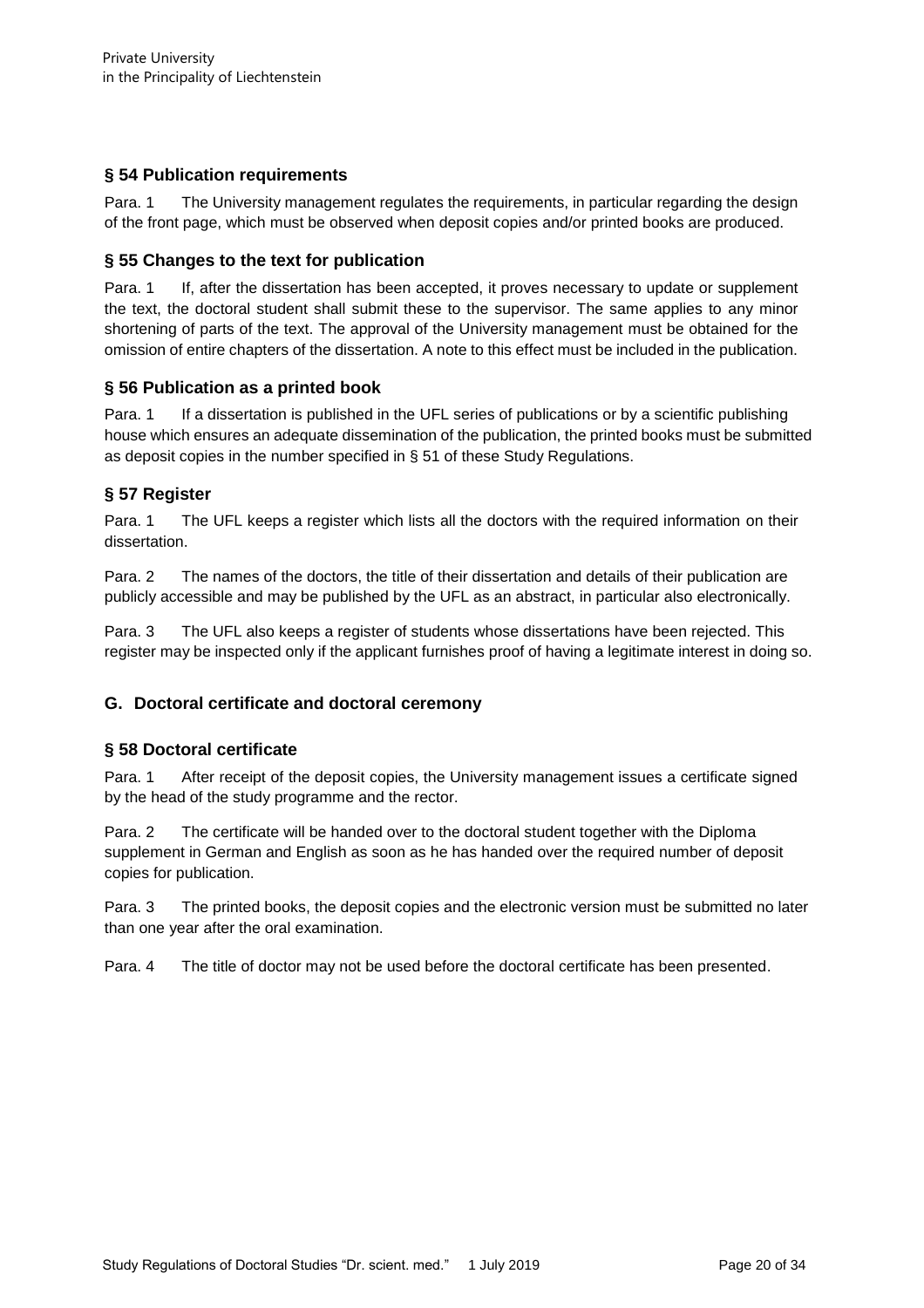# <span id="page-20-0"></span>**IV. Withdrawal of doctor title and legal protection**

### <span id="page-20-1"></span>**§ 59 Withdrawal of the title**

Para. 1 If, after the doctoral certificate has been presented, it transpires that admission to the doctoral programme was obtained by fraud or that unfair conduct was involved, the doctor title shall be withdrawn by the University council. The same shall apply in the event that other essential requirements for obtaining the doctor title were not fulfilled.

Para. 2 Before withdrawing the doctor title, the person concerned will be heard. The decision of the University council is final.

Para. 3 The doctoral certificate will be confiscated if possible.

Para. 4 The UFL reserves the right to publish in an appropriate form the name of the person concerned and the title of the dissertation concerned, together with the circumstances which led to the withdrawal of the doctor title.

### <span id="page-20-2"></span>**§ 60 Legal protection**

Para. 1 Appeals may be lodged with the University management against decisions of the respective head of the study programme, unless this is expressly excluded in these Study Regulations.

Para. 2 An appeal may be lodged with the appeals committee against decisions of the University management.

Para. 3 The tasks, objects of appeal, composition and procedures of the appeals committee are governed by the "Regulations of the Appeals Committee", which entered into force on 1 September 2011.

Para. 4 Decisions of the appeals committee are final.

Para. 5 Results of examinations and doctorates are reviewed by the appeals committee only for infringements of rights and violations of procedural rules. Complaints of inappropriateness are excluded.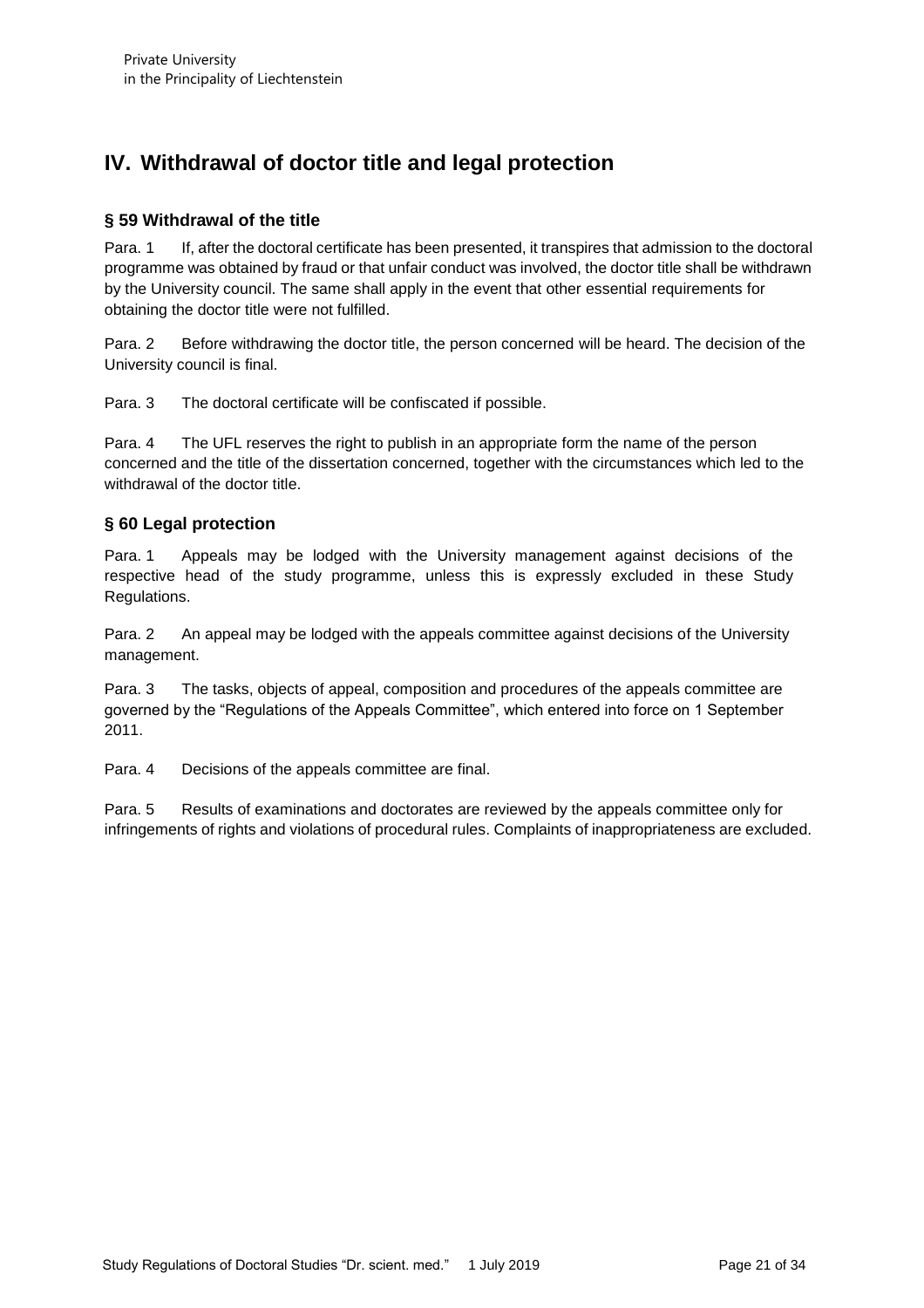# <span id="page-21-0"></span>**V. Final provisions**

### <span id="page-21-1"></span>**§ 61 Entry into effect**

Para. 1 These Study Regulations enter into force on 1 July 2019.

Para. 2 They apply without restriction to all students enrolled in the doctoral programme in "Medical Science" (Dr. scient. med.) which started in October 2019 and enrolled in all subsequent doctoral courses.

Para. 3 For all other students, the doctoral regulations of 1 December 2016 or the regulations of 1 October 2003 in the second revised version of 28 May 2010 apply. If the previous doctoral regulations do not contain any regulations on specific points, these Study Regulations automatically come into effect.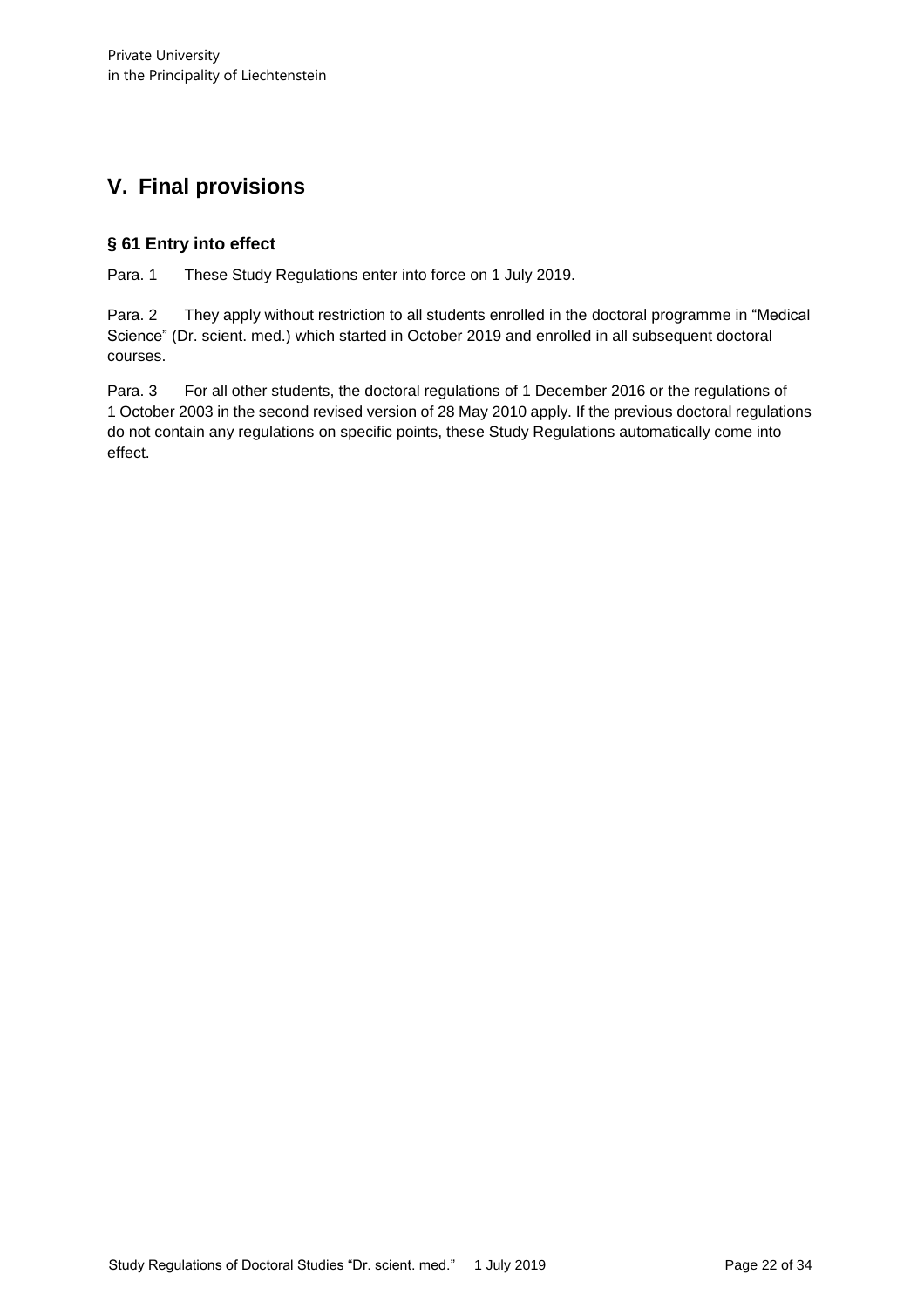# <span id="page-22-0"></span>**APPENDIX**

#### **MODULE DESCRIPTION**

In the course of the study, the following types of courses are offered:

#### **Lecture (LC)**

The main contents and doctrines of a subject area are presented and discussed during lectures (which, as a rule, are not examination-relevant).

#### **Lecture with exercise (LE)**

Integrated course in which parts of the lecture involve exercises.

#### **Seminar (SE)**

Seminars serve to consider the contents and methods of a subject area in the form of talks, presentations, written papers and/or scientific discussions.

#### **Introductory seminar (IS)**

Conveys basic knowledge in the respective subjects with the active participation of students.

#### **Workshop (WS)**

Tutors teach students how to actively and interactively work on a subject area (usually not examination-relevant).

### **Module 0**

### **Introduction and orientation ECTS CP: 1**

#### **Language of instruction** German

**Duration of the module** 1 semester

**Module cycle** Once a year

**Amount of work involved** 30 hours of work (h)

**Types of courses (attendance time)** LE 1h / WS 6 h

**Participation requirements for module** None

**Module form** Compulsory

**Module structure** None

**Prerequisite for credit points** Attendance time (Study Regulations § 23)

**Certificate of achievement** Attendance time (Study Regulations § 23) Talk

**Usability of the module** Dr. scient.med.

#### **Learning objectives of the module**

**Students** 

- understand the basic requirements of a doctoral programme, i.e. the acquisition and practice of the ability to work independently and in-depth on scientific research
- know the structure and make-up of the doctoral programme
- develop an awareness of the challenges presented during the doctoral programme
- learn methods of self-management and efficient working techniques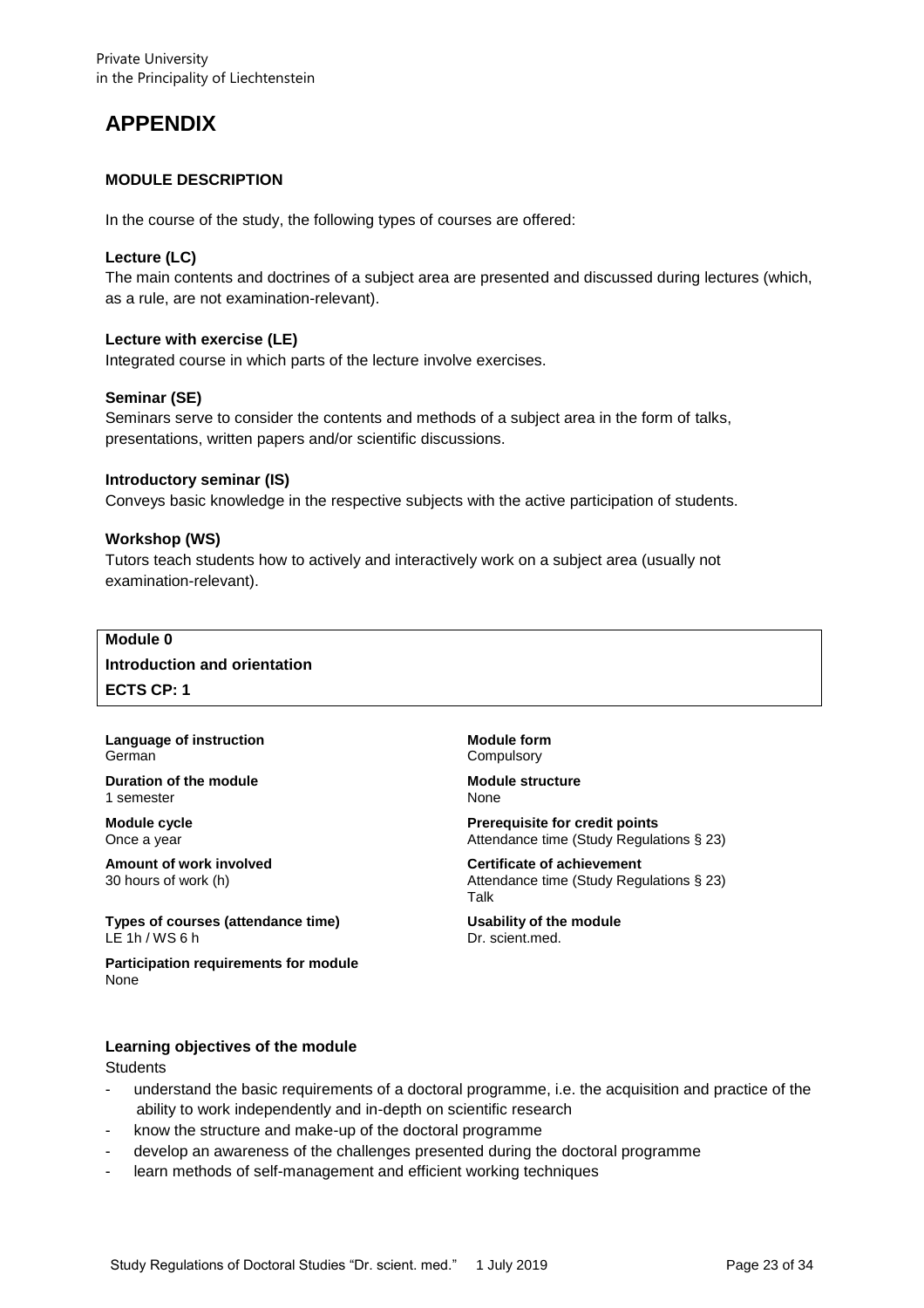#### **Content of the module**

- Presentation of an overview of the doctoral programme: regulations, study curriculum with examination-relevant courses, ECTS, publications, doctoral colloquium, learning platform, supervision, assessment, thesis defence
- Challenges: scientific objectives, applicable self-management, input on time management and working techniques, mental techniques to increase focus and concentration, personal transfer plan, priority matrix
- Students receive a preparatory and a follow-up assignment

#### **Course 1 - Introduction and orientation to studies**

*Participation requirements: none*

# **Course 2 – Self-management / Working techniques and reflection skills**

*Participation requirements: none*

#### **Module-specific literature**

- Private University in the Principality of Liechtenstein (UFL), 2019. Study Regulations of the Doctoral Studies Medical Science (Dr. scient. med.) of the Private University of the Principality of Liechtenstein (UFL)
- Currey, M. (2013). Daily rituals: how great minds make time, find inspiration, and get to work.
- Krengel, M. (2018). Golden Rules: erfolgreich lernen und arbeiten: alles, was du brauchst. Selbstvertrauen, Motivation, Konzentration, Zeitmanagement, Organisation (8th edition). Lauchhammer: Eazybookz.
- Course-related literature will be provided to students on the Internet platform in the Extranet.

#### **Module 1 Scientific writing ECTS CP: 6**

**Language of instruction** German

**Duration of the module** 3 semesters

**Prerequisite for credit points** Proof of the module-related courses

**Usability of the module**

Dr. scient.med.

(Study Regulations § 21) Attendance time (Study Regulations § 23) Talk

**Certificate of achievement** Credit points are awarded upon the successful completion of the module-related courses (Study Regulations § 24)

**Module cycle** Once a year

**Amount of work involved** 170 hours of work (h) including exam

**Types of courses (attendance time)** LE 35 h

**Participation requirements for module** None

**Module form** Compulsory; examination-relevant

**Module structure** Cross-seminar (see course level)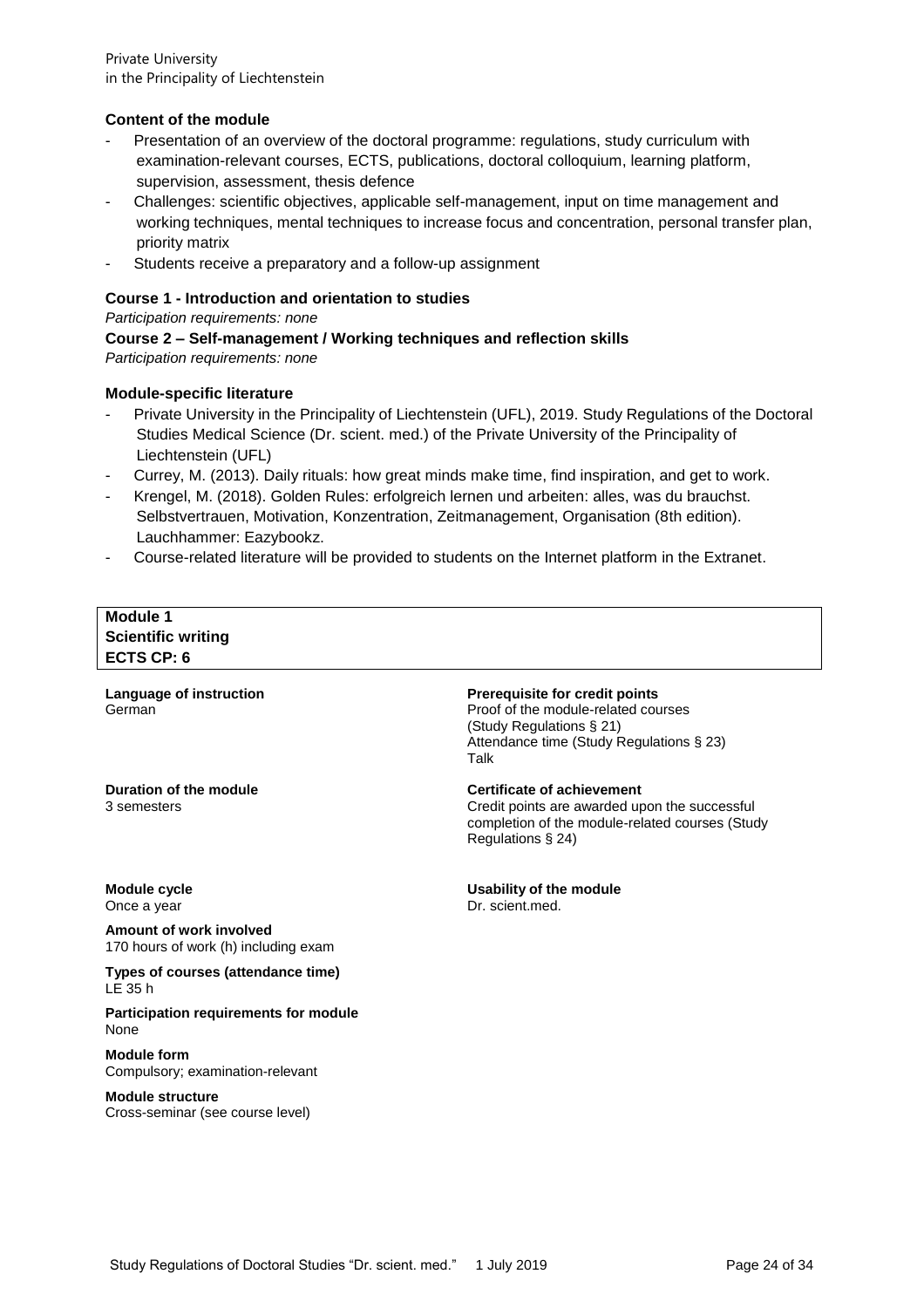#### **Learning objectives of the module**

**Students** 

- can conceive and write scientific texts independently
- enhance their writing skills step by step
- know how scientific results are documented and presented in a structured way
- can successfully publish scientific papers independently

#### **Content of the module**

- Teaching the structure of scientific texts (function and structure as well as important aspects and contents of a manuscript, abstracts)
- Publication requirements in terms of form and content
- Peer-review process; role of editor and reviewer; understanding scientific criticism; adequate response to reviews by reviewers
- Students receive a preparatory and a follow-up assignment

#### **Course 3 - Scientific writing: Basic rules & abstract**

*Participation requirements: none* **Course 4 - Scientific writing: Introduction & methods** *Participation requirements: course 3* **Course 5 - Scientific writing: Results** *Participation requirements: course 3* **Course 6 - Scientific writing: Discussion and acknowledgements** *Participation requirements: course 3* **Course 7 - How to satisfy an editor** *Participation requirements: course 3*

#### **Module-specific literature**

- Greenhalgh, T. (2004). How to read a paper: the basics of evidence based medicine (2nd. ed., 7. impression, repr.2004). London: BMJ.
- Hall, G. M. (ed.). (2004). How to write a paper (3rd reprint). London: BMJ Books.
- Heinemann, M. K. (2016). How not to write a medical paper: a practical guide. Dehli Stuttgart New York: Thieme.
- Course-related literature will be provided to students on the Internet platform in the Extranet

#### **Module 2**

### **Core skills of independent in-depth scientific work ECTS CP: 7**

| Language of instruction<br>German                           | Module form<br>Compulsory, examination-relevant                                                                                                                 |
|-------------------------------------------------------------|-----------------------------------------------------------------------------------------------------------------------------------------------------------------|
| Duration of the module<br>3 semesters                       | Module structure<br>None (see course level)                                                                                                                     |
| Module cycle<br>Once a year                                 | <b>Prerequisite for credit points</b><br>Proof of the module-related courses<br>(Study Regulations $\S$ 21)<br>Attendance time (Study Regulations § 23)<br>Talk |
| Amount of work involved<br>205 hours of work (h) incl. exam | <b>Certificate of achievement</b><br>Credit points are awarded upon the successful<br>completion of the module-related courses<br>(Study Regulations § 24)      |
| Types of course (attendance time)                           | Usability of the module                                                                                                                                         |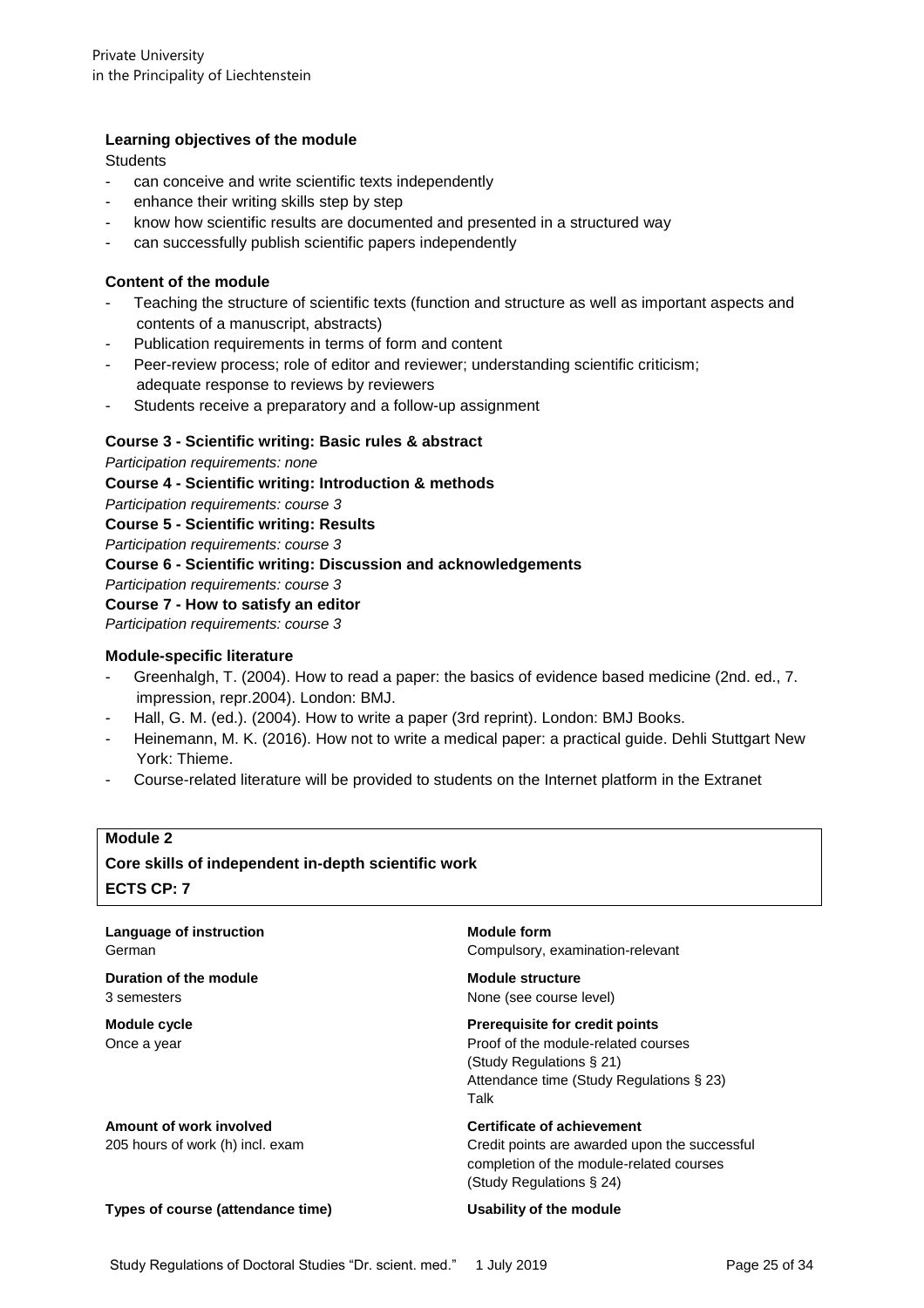Private University in the Principality of Liechtenstein

LE 42 h Dr. scient.med.

## **Participation requirements for module**

None

### **Learning objectives of the module**

Students...

- increase their expertise in systematic literature research and the independent, critical, evidence-based analysis of studies
- acquire in-depth knowledge of medical information sources
- acquire in-depth knowledge of technical tools for efficient work in science
- have the skills to independently carry out effective project management (planning, financing, research applications, legal aspects) in biomedical research
- acquire in-depth knowledge of international, European and national standards as well as legal framework conditions for biomedical research

#### **Content of the module**

- Method of systematic literature research, presentation of important medical information sources, assessment of the external and internal validity of a study, literature management
- Presentation of different tools (hardware/software) for scientific work
- Success factors for independently executed projects and planning, project environment analysis, team and meeting management
- Financing of projects; important criteria and aspects for project applications
- Legal framework conditions in biomedical research
- Students receive a preparatory and a follow-up assignment

#### **Course 8 – Systematic literature research**

*Participation requirements: none*

## **Course 9 - Tools (hardware/software) in use for scientific work incl. data management**

*Participation requirements: none*

#### **Course 10 - Professional project management and test planning**

*Participation requirements: none*

**Course 11 - Financial planning, financial management, third-party funds**

*Participation requirements: none*

#### **Course 12 - Project applications (what to look out for)**

*Participation requirements: none*

#### **Course 13 - Legal aspects of human research**

*Participation requirements: none*

#### **Module-specific literature**

- Brezina, H., & Grillenberger, A. (2008). Schritt für Schritt zur wissenschaftlichen Arbeit in Gesundheitsberufen: es beginnt mit einer Frage (2nd revised and extended edition). Vienna: Facultas.wuv.
- Herkner, H., & Müllner, M. (2011). Erfolgreich wissenschaftlich arbeiten in der Klinik: Grundlagen, Interpretation und Umsetzung: Evidence Based Medicine (3rd revised and extended edition). Vienna New York: Springer.
- Neugebauer, E. A. M., Mutschler, W., & Claes, L. (2011). Von der Idee zur Publikation: Erfolgreiches wissenschaftliches Arbeiten in der medizinischen Forschung. Retrieved from: <http://dx.doi.org/10.1007/978-3-642-16069-1>
- Radau, W. C. (2006). Die Biomedizinkonvention des Europarates: Humanforschung, Transplantationsmedizin, Genetik, Rechtsanalyse und Rechtsvergleich. Berlin: Springer.
- Course-related literature will be provided to students on the Internet platform in the Extranet.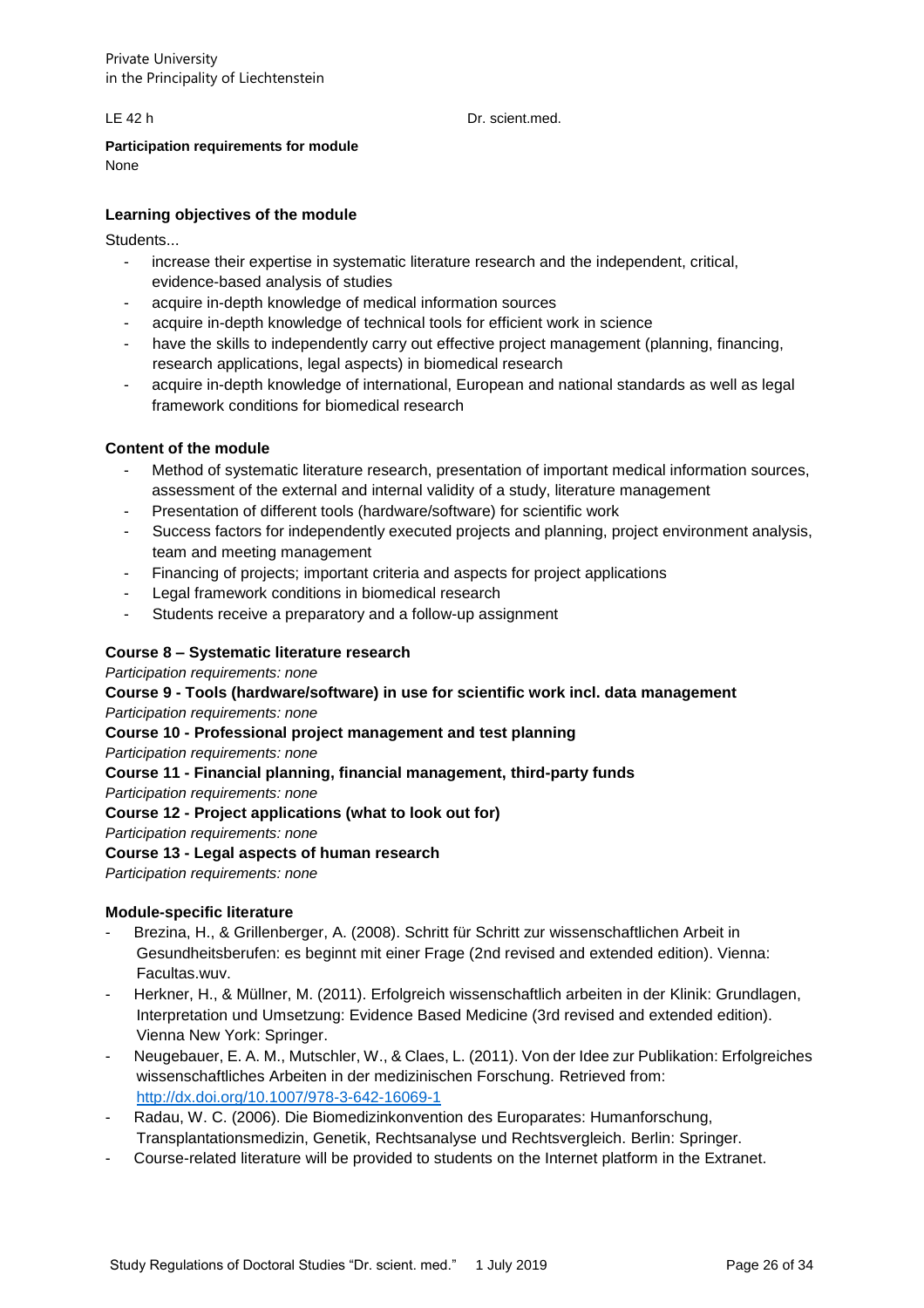#### **Module 3**

### **Core skills of independent in-depth scientific work ECTS CP: 5**

#### **Language of instruction** German

**Duration of the module** 3 semesters

**Amount of work involved** 136 hours of work (h) incl. exam

**Module cycle** Once a year

**Module form** Compulsory, examination-relevant

**Module structure** None (see course level)

**Usability of the module**

Dr. scient.med.

**Prerequisite for credit points** Proof of the module-related courses (Study Regulations § 21) Attendance time (Study Regulations § 23) Talk

**Certificate of achievement** Credit points are awarded upon the successful completion of the module-related courses (Study Regulations § 24)

**Types of course (attendance time)**

**Participation requirements for module** None

#### **Learning objectives of the module**

Students...

LE 28 h

- acquire in-depth knowledge of the contents of biomedical research, epidemiology and public health
- acquire in-depth knowledge of the methods of the different research approaches and can apply and implement these independently
- increase their expertise in analysing and evaluating studies critically and independently and independently identifying the corresponding literature for their dissertation

#### **Content of the module**

- Evidence-based medicine, public health, types of studies, diagnostic tests, risk and risk reduction, presentation of gold standard RCTs and other designs as well as guidelines, economic analyses, development of an evidence-based training presentation, analytical methods
- Presentation and discussion of the critical assessment of intervention studies (RCTs) of systematic reviews / meta-analyses and qualitative studies, application of the methodology on the basis of sample studies
- Students receive a preparatory and a follow-up assignment

#### **Course 14 - Clinical epidemiology**

*Participation requirements: none*

#### **Course 15 - Health literacy**

*Participation requirements: course 14*

**Course 16 - Systematic reviews, critical study analysis and evaluations** 

*Participation requirements: Course 14*

#### **Course 17 – Value, limits and guidelines**

*Participation requirements: course 14*

#### **Module-specific literature**

- Gordis, L. (2009). Epidemiology (4th ed). Philadelphia: Elsevier/Saunders.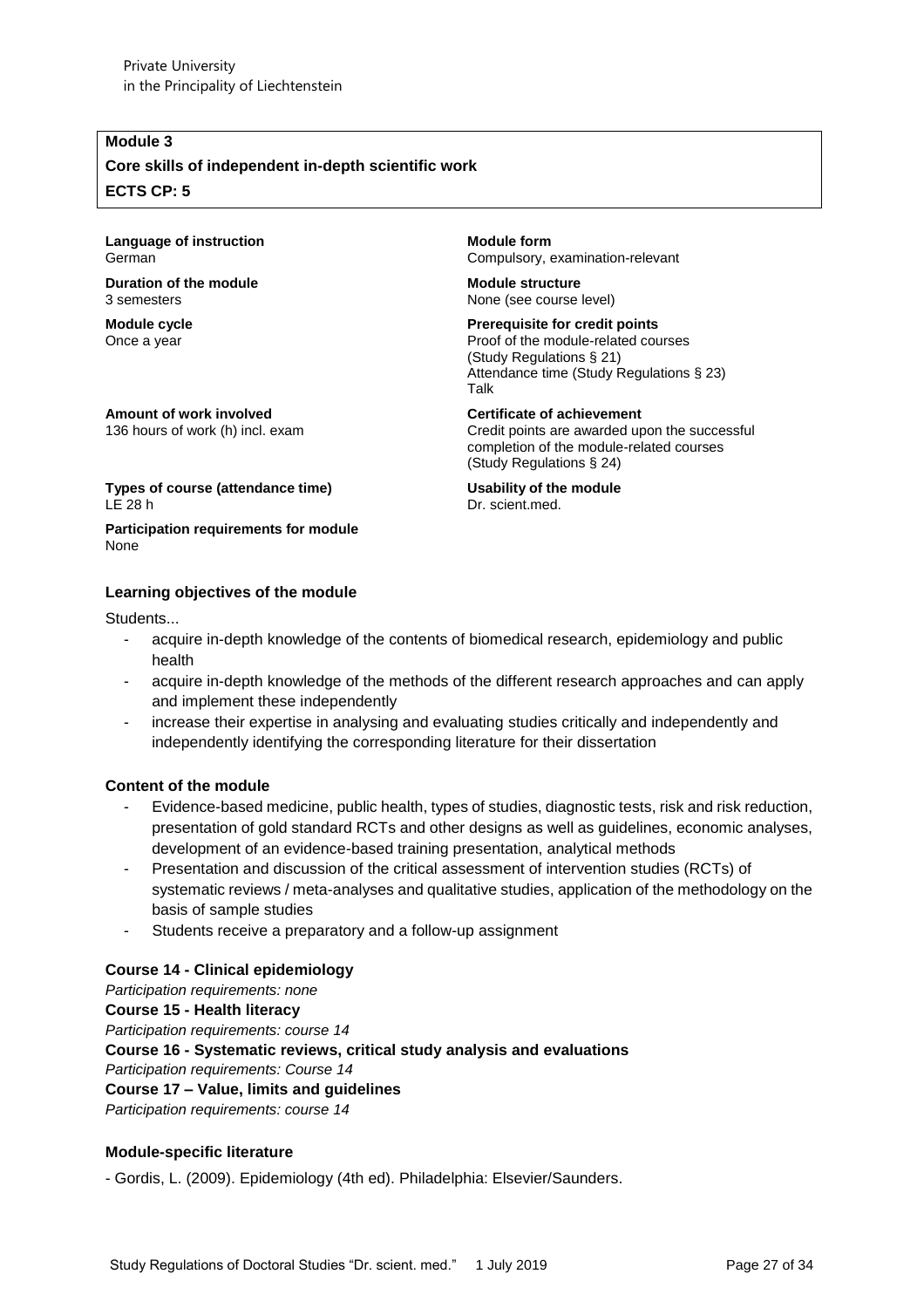Private University in the Principality of Liechtenstein

- Greenhalgh, T. (2004). How to read a paper: the basics of evidence based medicine (2nd. ed., 7th impression, repr.2004). London: BMJ.
- Kunz, R. (ed.). (2009). Systematische Übersichtsarbeiten und Meta-Analysen: Einführung in Instrumente der evidenzbasierten Medizin für Ärzte, klinische Forscher und Experten im
- Gesundheitswesen (2nd completely revised edition). Bern: Huber.
- Course-related literature will be provided to students on the Internet platform in the Extranet

#### **Module 4**

### **Communication and presentation ECTS CP: 3**

**Language of instruction** German

**Duration of the module** 3 semesters

**Module cycle** Once a year

**Amount of work involved** 102 hours of work (h) incl. examination

**Types of course (attendance time)** LE 21 h

**Participation requirements for module** None

**Module form** Compulsory, examination-relevant

**Module structure** None (see course level)

**Prerequisite for credit points** Proof of the module-related courses (Study Regulations § 21) Attendance time (Study Regulations § 23) Talk

**Certificate of achievement** Credit points are awarded upon the successful completion of the module-related courses (Study Regulations § 24)

**Usability of the module** Dr. scient.med.

#### **Learning objectives of the module**

Students...

- acquire in-depth knowledge of the make-up and structure of a scientific presentation (in oral and written form) and its formal criteria
- are able to independently structure oral scientific presentations with suitable tools for their specific target groups
- gain in-depth skills in independently preparing a scientific presentation and holding it orally at conferences
- gain in-depth skills in presenting and positioning themselves in public and in scientific bodies

#### **Content of the module**

- Requirements for scientific presentation
- Visualisation possibilities (lectures and posters)
- Interactive media and speaker training (video recording and feedback)
- Students receive a preparatory and a follow-up assignment

#### **Course 18 – Presentation techniques**

*Participation requirements: none*

**Course 19 – Scientific presentations**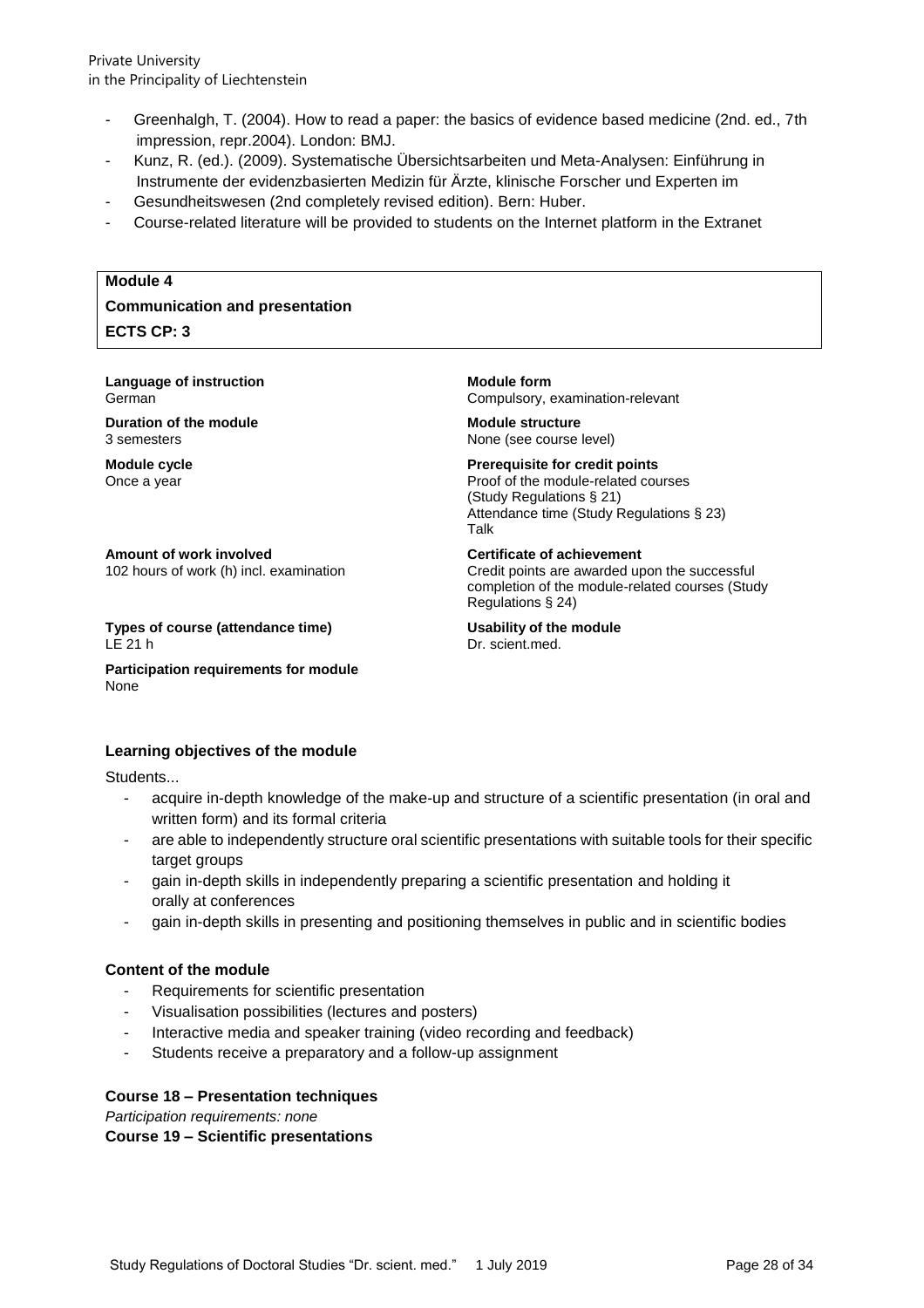*Participation requirements: none* **Course 20 – Dealing with media** *Participation requirements: none*

#### **Module-specific literature**

- Birkenbihl, V. F. (2018). Kommunikationstraining: zwischenmenschliche Beziehungen erfolgreich gestalten (38th edition). Munich: mvg Verlag.
- Purrington, C. (o.J.). Retrieved on 31 May 2019, from http:[/www.swarthmore.edu/NatSci/cpurrin1/posteradvice.htm](http://www.swarthmore.edu/NatSci/cpurrin1/posteradvice.htm)
- Watzlawick, P., Bavelas, J. B., & Jackson, D. D. (2003). Menschliche Kommunikation: Formen, Störungen, Paradoxien (reprint of the 10th unrevised edition 2000). Bern: Huber.
- Course-related literature will be provided to students on the Internet platform in the Extranet

#### **Module 5**

### **Biometrics and statistics**

**ECTS CP: 5**

**Language of instruction** German

**Duration of the module** 3 semesters

**Module cycle** Once a year

**Amount of work involved** 164 hours of work (h) incl. exam

**Types of course (attendance time)** LE 28h IS 7h

**Module form** Compulsory, examination-relevant **Module structure**

None (see course level)

**Prerequisite for credit points** Proof of the module-related courses (Study Regulations § 21) Attendance time (Study Regulations § 23)

**Certificate of achievement** Credit points are awarded upon the successful completion of the module-related courses (Study Regulations § 24)

#### **Usability of the module** Dr. scient.med.

# **Participation requirements for module** None

#### **Learning objectives of the module**

Students...

- have in-depth knowledge of descriptive and inferential statistics and are able to independently critically evaluate data from clinical and medical research
- have the skills to independently apply statistical methods to their own dissertation project
- have in-depth knowledge concerning the adequate and independent use of suitable software programs
- know the application requirements of each of the methods, apply the correct diagnostic instruments and take corrective measures if necessary

### **Content of the module**

- Recapitulation statistics: univariate and bivariate data types and corresponding methods of descriptive statistics, overview of elementary sources of distortion, handling of error values, important distributions and their parameters, limit value sets, knowledge and delimitation, different concepts of probability, estimation theory, confidence intervals, statistical tests, case number planning
- Statistical tests: univariate, bivariate and multivariate procedures (e.g.: linear and multiple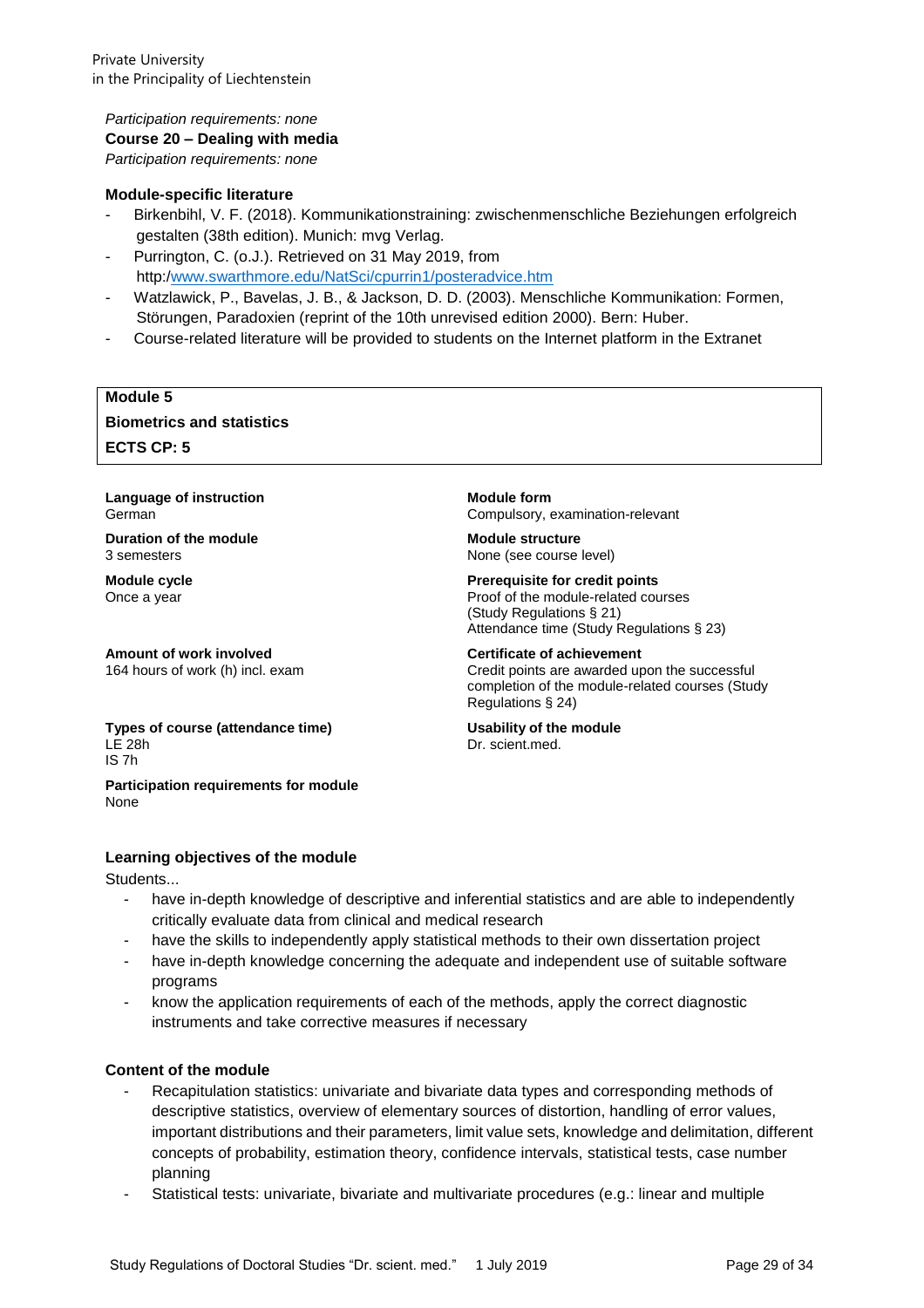regression, correlation, diagnostic tests, survival analysis, factor analysis)

- Statistical exercises include interactive learning of statistical content, modelling of quantitative issues, the solution of these with the help of SPSS, interpretation and discussion of the results as well as the independent analysis of medical data sets using a statistical program
- Meta-analysis: important aspects and methods of meta-analysis, presentation of the MedCalc statistical software, practical exercise
- Measurement methodology and test principle in medicine and its fields of application, presentation of medical analysis methods (e.g.: photometry, electrodes, chromatography, immunological methods, molecular biology), influencing variables and errors; interfering factors (fixed vs. variable), sample materials, random and systematic errors, uncertainty of measurement results, performance of quality control, validation of measurement methods and results, data evaluation (measurement value and measurement accuracy vs. measurement errors), calculations of sensitivity and specificity, diagnostic procedures vs. properties of diagnostic tests, clinical-chemical analysis - comparison of methods
- Students receive a preparatory and a follow-up assignment

#### **Course 21 - Statistics**

*Participation requirements: none* **Course 22 – Detailed statistics** *Participation requirements: course 21*  **Course 23 – Statistics exercises** *Participation requirements: course 21*  **Course 24 - Meta-analysis I**  *Participation requirements: course 21* **Course 25 - Laboratory methods, data collection and measuring instruments** *Participation requirements: none*

#### **Module-specific literature**

- Egger, M. (ed.). (2009). Systematic reviews in health care: meta-analysis in context (2. ed., [reprint.]). London: BMJ Books.
- Held, L., Rufibach, K., & Seifert, B. (2013). Medizinische Statistik: Konzepte, Methoden, Anwendungen. Munich: Pearson.
- Müllner, M. (2005). Erfolgreich wissenschaftlich arbeiten in der Klinik: Evidence Based Medicine. Springer Vienna: Springer e-books.
- Norman, G. R., & Streiner, D. L. (1999). Biostatistics: the bare essentials (reprint). Hamilton: Decker.
- Ziegler, A., Lange, S., & Bender, R. (2007). Systematische Übersichten und Meta-Analysen. DMW Deutsche Medizinische Wochenschrift, 132(S 01), e48-e52. [https://doi.org/10.1055/s-2007-](https://doi.org/10.1055/s-2007-959042) [959042](https://doi.org/10.1055/s-2007-959042)
- Course-related literature will be provided to students on the Internet platform in the Extranet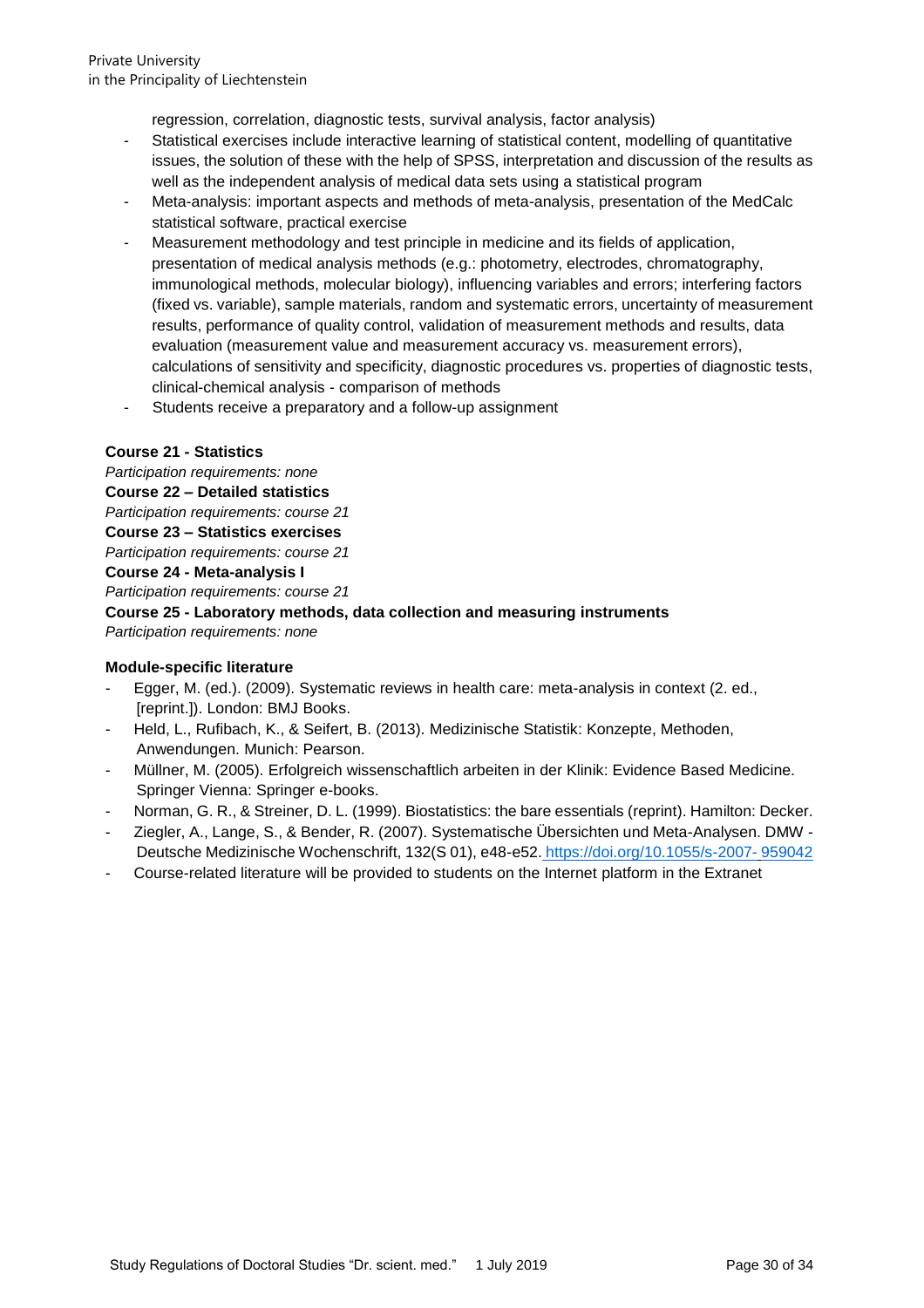#### **Module 6**

**Ethics in science and research ECTS CP: 3**

**Language of instruction** German

**Duration of the module** 3 semesters

**Amount of work involved**

**Module cycle** Once a year

**Module form** Compulsory, examination-relevant

**Module structure** None (see course level)

**Usability of the module**

Dr. scient.med.

**Prerequisite for credit points** Proof of the module-related courses (Study Regulations § 21) Attendance time (Study Regulations § 23) Talk

**Certificate of achievement** Credit points are awarded upon the successful completion of the module-related courses (Study Regulations § 24)

**Types of course (attendance time)** LE 21h

103 hours of work (h) incl. examination

**Participation requirements for module** None

#### **Learning objectives of the module**

Students...

- critically and independently question ethical prerequisites in science and research, discuss particularly the grey areas of biomedical ethics and increase their knowledge of Good Clinical **Practice**
- can independently apply ethical standards to their research process
- can independently formulate an application for an ethics committee and describe and reflect on critical ethical topics concerning a specific research project

#### **Content of the module**

- Distinction between empirically descriptive statements and morally normative statements (explicit and implicit value statement): scientific and research culture, reflection on values, ethical core competence
- GCP basic course, focal points and definitions of terms, Clinical Trial Unit (CTU), detailed knowledge of regulations for human research (history, goals, code), clinical trials, Human Research Act (HFG - Humanforschungsgesetz),
- Role of the ethics committee, roles, duties and responsibilities in research, insurance in research, ISO norms
- Data protection in research
- Students receive a preparatory and a follow-up assignment

#### **Course 26 - Ethical requirements in science and research**

*Participation requirements: none* **Course 27 - Good Clinical Practice** *Participation requirements: none* **Course 28 - Grey zones, ethics, research and industry**  *Participation requirements: none*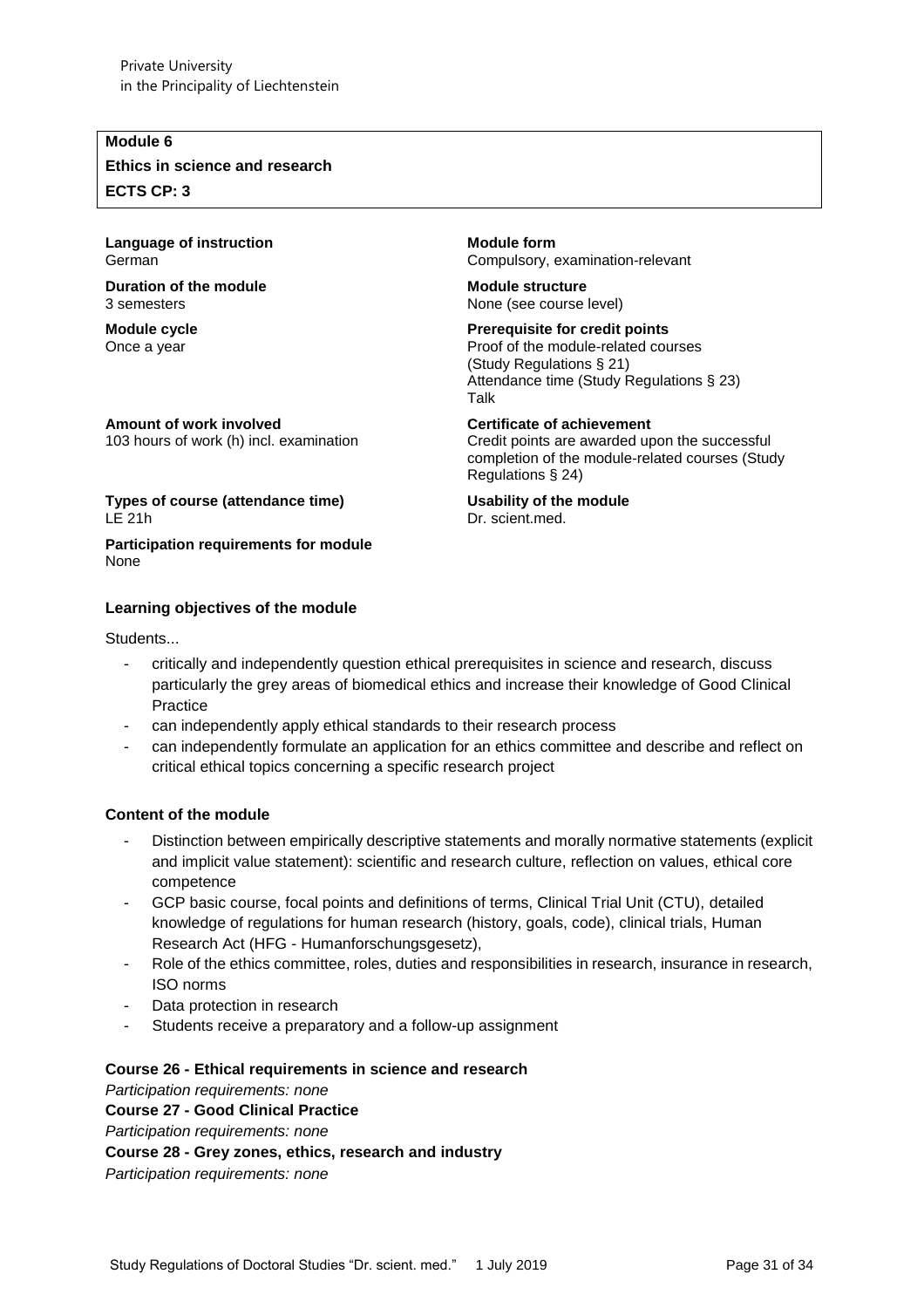#### **Module-specific literature**

- Beauchamp, T. L., & Childress, J. F. (2013). Principles of biomedical ethics (7th ed). New York: Oxford University Press.
- Schulz, S., Steigleder, K., Fangerau, H., & Paul, N. (ed.). (2012). Geschichte, Theorie und Ethik der Medizin: eine Einführung (3rd edition). Frankfurt am Main: Suhrkamp.
- Taupitz, J. (ed.). (2002). Das Menschenrechtsübereinkommen zur Biomedizin des Europarates: taugliches Vorbild für eine weltweit geltende Regelung? = The convention on human rights and biomedicine of the Council of Europe. Berlin: Springer.
- Course-related literature will be provided to students on the Internet platform in the Extranet

#### **Module 7**

## **Ethics in science and research ECTS CP: 3**

**Language of instruction** German

**Duration of the module** 4 semesters

**Module cycle** Once a year

**Amount of work involved** 172 hours of work (h) incl. exam **Module form** Compulsory, examination-relevant

**Module structure** None (see course level)

**Prerequisite for credit points** Proof of the module-related courses (Study Regulations § 21) Attendance time (Study Regulations § 23) Talk

**Certificate of achievement** Credit points are awarded upon the successful completion of the module-related courses (Study Regulations § 24)

**Usability of the module** Dr. scient.med.

#### LE 8h IS 7h SE 28h

**Types of course (attendance time)**

**Participation requirements for module** None

#### **Learning objectives of the module**

Students...

- present and discuss the dissertation topic and its progress
- develop independently but with guidance the research design, the data collection, the specific evaluation procedures, the argumentation logic as well as the results and the conclusion drawn from these for their doctoral work

#### **Content of the module**

- Seminars on results
- As above
- Students receive a preparatory and a follow-up assignment

### **Course 29 – Preparation of the doctoral colloquium: Writing a successful dissertation**

*Participation requirements: none*

### **Course 30 - Doctoral colloquium: Scientific REPORT of the students**

*Participation requirements: none*

**Course 31 - Doctoral colloquium: Scientific PROGRESS REPORT of the students** *Participation requirements: course 30*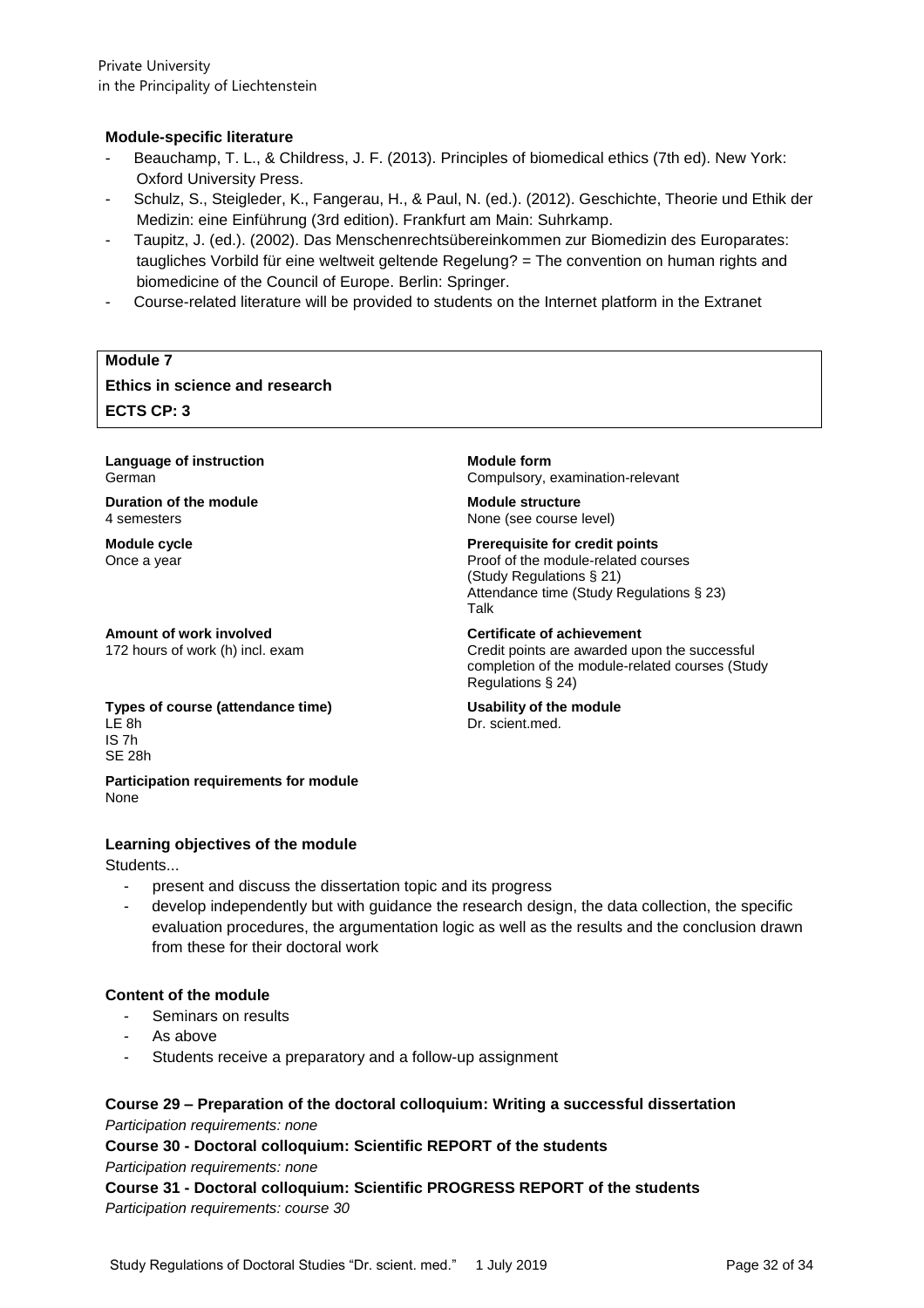### **Course 32 - Doctoral colloquium: Presentation of work/rehearsals I**

*Participation requirements: none* **Course 33 - Doctoral colloquium: Presentation of work/rehearsals II** *Participation requirements: course 32*  **Course 34 - Journal Club 1**  *Participation requirements: course 3, LV21*  **Course 35 - Journal Club 2** *Participation requirements: course 34*

#### **Module-specific literature**

- Greenhalgh, T. (2004). How to read a paper: the basics of evidence based medicine ( $2<sup>nd</sup>$  ed.,  $7<sup>th</sup>$ impression, repr.2004). London: BMJ.
- Hall, G. M. (ed.). (2004). How to write a paper ( $3<sup>rd</sup>$  reprint). London: BMJ Books.
- Hey, B. (2018). Präsentieren in Wissenschaft und Forschung (2nd revised edition). Berlin: Springer Berlin.
- Course-related literature will be provided to students on the Internet platform in the Extranet

## **Module 7 Elective subjects ECTS CP: 2**

**Language of instruction** German

**Duration of the module** 1 semester

**Module cycle** As required (cf. Study Regulations …)

#### **Amount of work involved**

71 hours of work (h) incl. exam At least 2 elective subjects

**Types of course (attendance time)** LE 14h

**Module form** Compulsory, examination-relevant

**Module structure** None (see course level)

#### **Prerequisite for credit points**

Proof of the module-related courses (Study Regulations § 21) Attendance time (Study Regulations § 23) Talk

**Certificate of achievement** Credit points are awarded upon the successful completion of the module-related courses Study Regulations § 24)

#### **Usability of the module** Dr. scient.med.

**Participation requirements for module** None

#### **Learning objectives of the module**

Students.

- expand methods, increase their knowledge and skills in independent scientific working methods
- acquire in-depth knowledge of current biomedical issues, enabling them to increase their expertise in independently critically assessing biomedical content

#### **Content of the module**

- Variable offer of subject- and topic-specific consolidation seminars
- Students receive a preparatory and a follow-up assignment